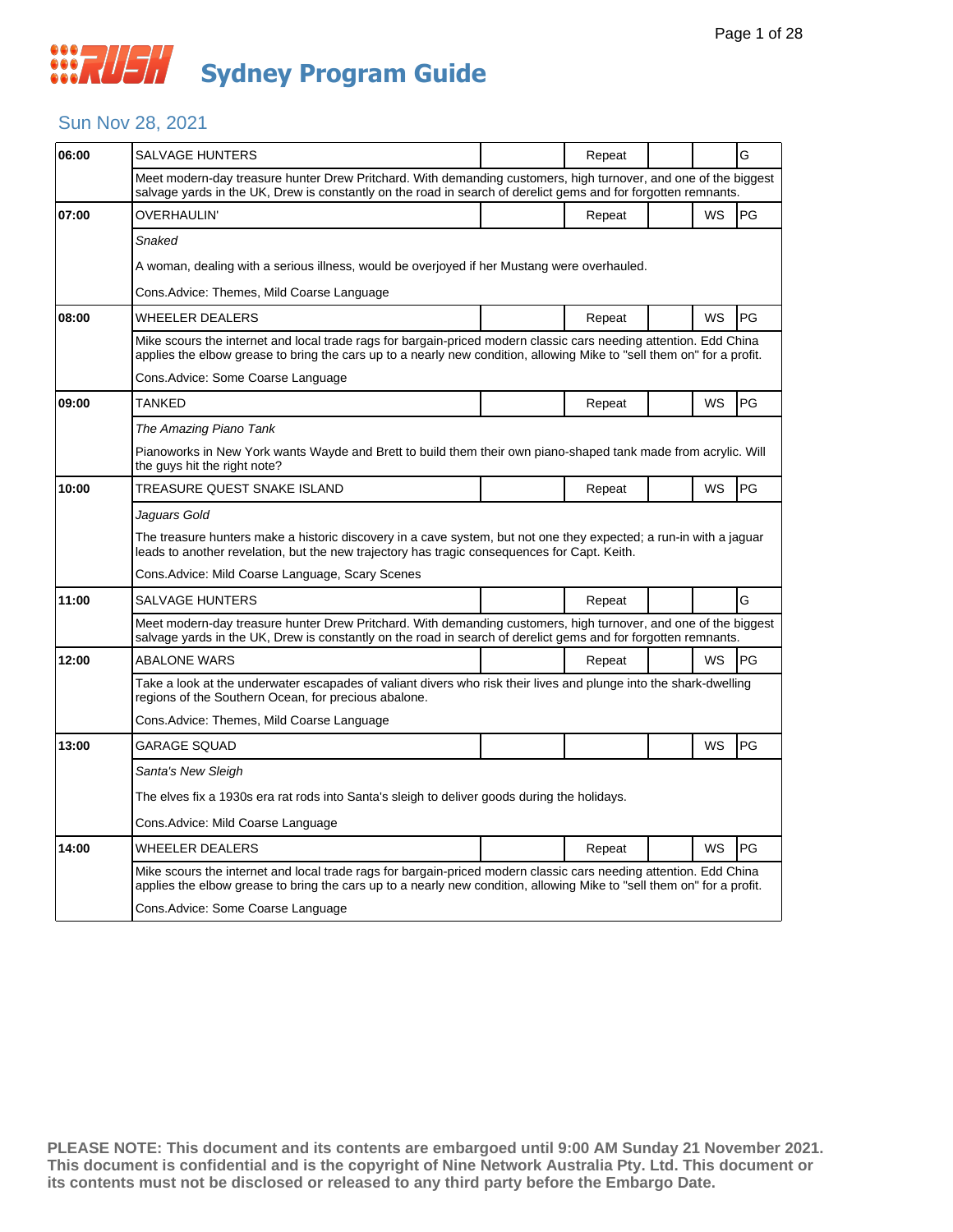

#### Sun Nov 28, 2021

| 15:00 | <b>OVERHAULIN'</b>                                                                                                                                                             |           | Repeat |  | <b>WS</b> | PG |  |  |  |  |
|-------|--------------------------------------------------------------------------------------------------------------------------------------------------------------------------------|-----------|--------|--|-----------|----|--|--|--|--|
|       | Snaked                                                                                                                                                                         |           |        |  |           |    |  |  |  |  |
|       | A woman, dealing with a serious illness, would be overjoyed if her Mustang were overhauled.                                                                                    |           |        |  |           |    |  |  |  |  |
|       | Cons. Advice: Themes, Mild Coarse Language                                                                                                                                     |           |        |  |           |    |  |  |  |  |
| 16:00 | <b>TOP GEAR</b>                                                                                                                                                                | Captioned | Repeat |  | WS        | PG |  |  |  |  |
|       | Attempting to find the best taxi in the world, Richard pits several taxis from the world at the Lydden Hill Race Circuit.<br>Also an interview with famed director Ron Howard. |           |        |  |           |    |  |  |  |  |
|       | Cons. Advice: Dangerous Behaviour                                                                                                                                              |           |        |  |           |    |  |  |  |  |
| 17:30 | <b>TANKED</b>                                                                                                                                                                  |           | Repeat |  | WS        | PG |  |  |  |  |
|       | The Amazing Piano Tank                                                                                                                                                         |           |        |  |           |    |  |  |  |  |
|       | Pianoworks in New York wants Wayde and Brett to build them their own piano-shaped tank made from acrylic. Will<br>the guys hit the right note?                                 |           |        |  |           |    |  |  |  |  |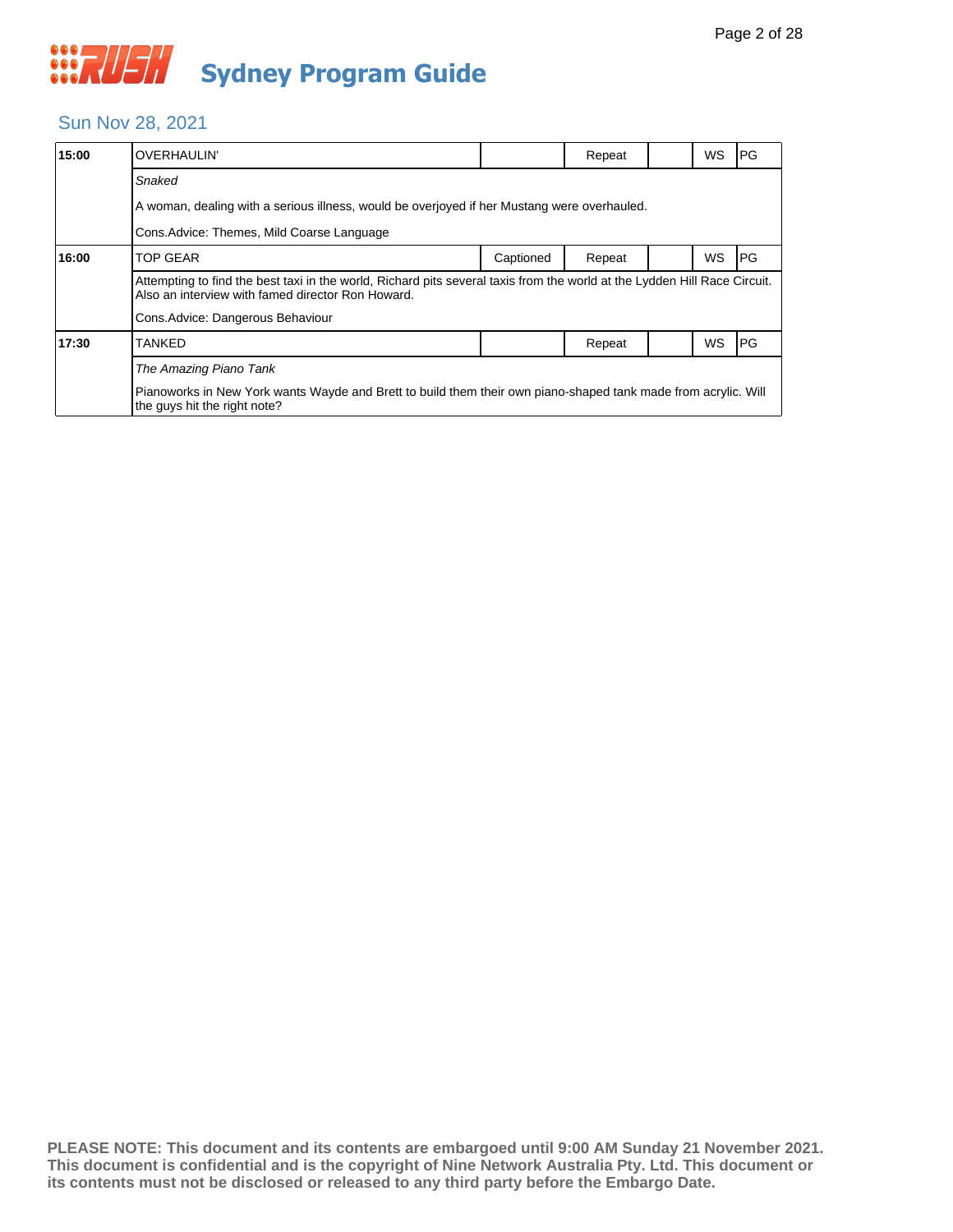#### Sun Nov 28, 2021

| 18:30 | WHEELER DEALERS                                                                                                                                                                                                                             |                                                                                                                        | Repeat |  | WS | PG |  |  |  |
|-------|---------------------------------------------------------------------------------------------------------------------------------------------------------------------------------------------------------------------------------------------|------------------------------------------------------------------------------------------------------------------------|--------|--|----|----|--|--|--|
|       | Mike scours the internet and local trade rags for bargain-priced modern classic cars needing attention. Edd China<br>applies the elbow grease to bring the cars up to a nearly new condition, allowing Mike to "sell them on" for a profit. |                                                                                                                        |        |  |    |    |  |  |  |
|       | Cons.Advice: Some Coarse Language                                                                                                                                                                                                           |                                                                                                                        |        |  |    |    |  |  |  |
| 19:30 | WHEELER DEALERS                                                                                                                                                                                                                             |                                                                                                                        |        |  | WS | PG |  |  |  |
|       | Mercedes Benz E55 AMG                                                                                                                                                                                                                       |                                                                                                                        |        |  |    |    |  |  |  |
|       | Mike scours the Internet and local trade rags for bargain-priced modern classic cars needing attention. Edd China<br>applies the elbow grease to bring the cars up to a nearly new condition, allowing Mike to "sell them on" for a profit. |                                                                                                                        |        |  |    |    |  |  |  |
| 20:30 | <b>IRON RESURRECTION</b>                                                                                                                                                                                                                    |                                                                                                                        | Repeat |  | WS | PG |  |  |  |
|       | Suicide '35                                                                                                                                                                                                                                 |                                                                                                                        |        |  |    |    |  |  |  |
|       | to take a lot of MBC magic to resurrect this relic.                                                                                                                                                                                         | A 1935 Chevy Master rolls into the shop, featuring a wood interior and suicide doors. But at 82 years old - it's going |        |  |    |    |  |  |  |
|       | Cons. Advice: Mild Coarse Language, Themes                                                                                                                                                                                                  |                                                                                                                        |        |  |    |    |  |  |  |
| 21:30 | JUNKYARD EMPIRE                                                                                                                                                                                                                             |                                                                                                                        |        |  | WS | PG |  |  |  |
|       | Junkyard and the Bandit                                                                                                                                                                                                                     |                                                                                                                        |        |  |    |    |  |  |  |
|       | Andy Cohen finds a rusty Trans AM at the auction, and all he can see are dollar signs. If he can get this thing<br>running, he'll score big. But as he quickly comes to find out, most cars end up at the auction for a reason.             |                                                                                                                        |        |  |    |    |  |  |  |
|       | Cons. Advice: Mild Coarse Language                                                                                                                                                                                                          |                                                                                                                        |        |  |    |    |  |  |  |
| 22:30 | <b>BITCHIN' BOOT CAMP</b>                                                                                                                                                                                                                   |                                                                                                                        | Repeat |  | WS | PG |  |  |  |
|       | The Final Exam                                                                                                                                                                                                                              |                                                                                                                        |        |  |    |    |  |  |  |
|       | The final two are ready to lay it all on the line for just one job at Kindig-It. If Boot Camp has shown them anything, it's<br>that when they think they have it all figured out, Dave and Kev are going to throw another curveball.        |                                                                                                                        |        |  |    |    |  |  |  |
|       | Cons. Advice: Mild Coarse Language                                                                                                                                                                                                          |                                                                                                                        |        |  |    |    |  |  |  |
| 23:30 | <b>TOP GEAR</b>                                                                                                                                                                                                                             | Captioned                                                                                                              | Repeat |  | WS | PG |  |  |  |
|       | Attempting to find the best taxi in the world, Richard pits several taxis from the world at the Lydden Hill Race Circuit.<br>Also an interview with famed director Ron Howard.                                                              |                                                                                                                        |        |  |    |    |  |  |  |
|       | Cons. Advice: Dangerous Behaviour                                                                                                                                                                                                           |                                                                                                                        |        |  |    |    |  |  |  |
| 01:00 | <b>STREET OUTLAWS</b>                                                                                                                                                                                                                       |                                                                                                                        | Repeat |  | WS | M  |  |  |  |
|       | The Crow Also Rises                                                                                                                                                                                                                         |                                                                                                                        |        |  |    |    |  |  |  |
|       | Chief unveils his new ride, The Crow-mod. Shawn challenges Doc, while Reaper races Monza. Farmtruck and AZN<br>race the Dung Beetle against a car called "Bug killer." Fights break out between Dave's team and Reaper on race<br>night.    |                                                                                                                        |        |  |    |    |  |  |  |
|       | Cons. Advice: Adult Themes, Some Coarse Language, Dangerous Behaviour                                                                                                                                                                       |                                                                                                                        |        |  |    |    |  |  |  |
| 02:00 | <b>SALVAGE HUNTERS</b>                                                                                                                                                                                                                      |                                                                                                                        | Repeat |  |    | G  |  |  |  |
|       | Meet modern-day treasure hunter Drew Pritchard. With demanding customers, high turnover, and one of the biggest<br>salvage yards in the UK, Drew is constantly on the road in search of derelict gems and for forgotten remnants.           |                                                                                                                        |        |  |    |    |  |  |  |
| 03:00 | <b>OVERHAULIN'</b>                                                                                                                                                                                                                          |                                                                                                                        | Repeat |  | WS | PG |  |  |  |
|       | Snaked                                                                                                                                                                                                                                      |                                                                                                                        |        |  |    |    |  |  |  |
|       | A woman, dealing with a serious illness, would be overjoyed if her Mustang were overhauled.                                                                                                                                                 |                                                                                                                        |        |  |    |    |  |  |  |
|       | Cons. Advice: Themes, Mild Coarse Language                                                                                                                                                                                                  |                                                                                                                        |        |  |    |    |  |  |  |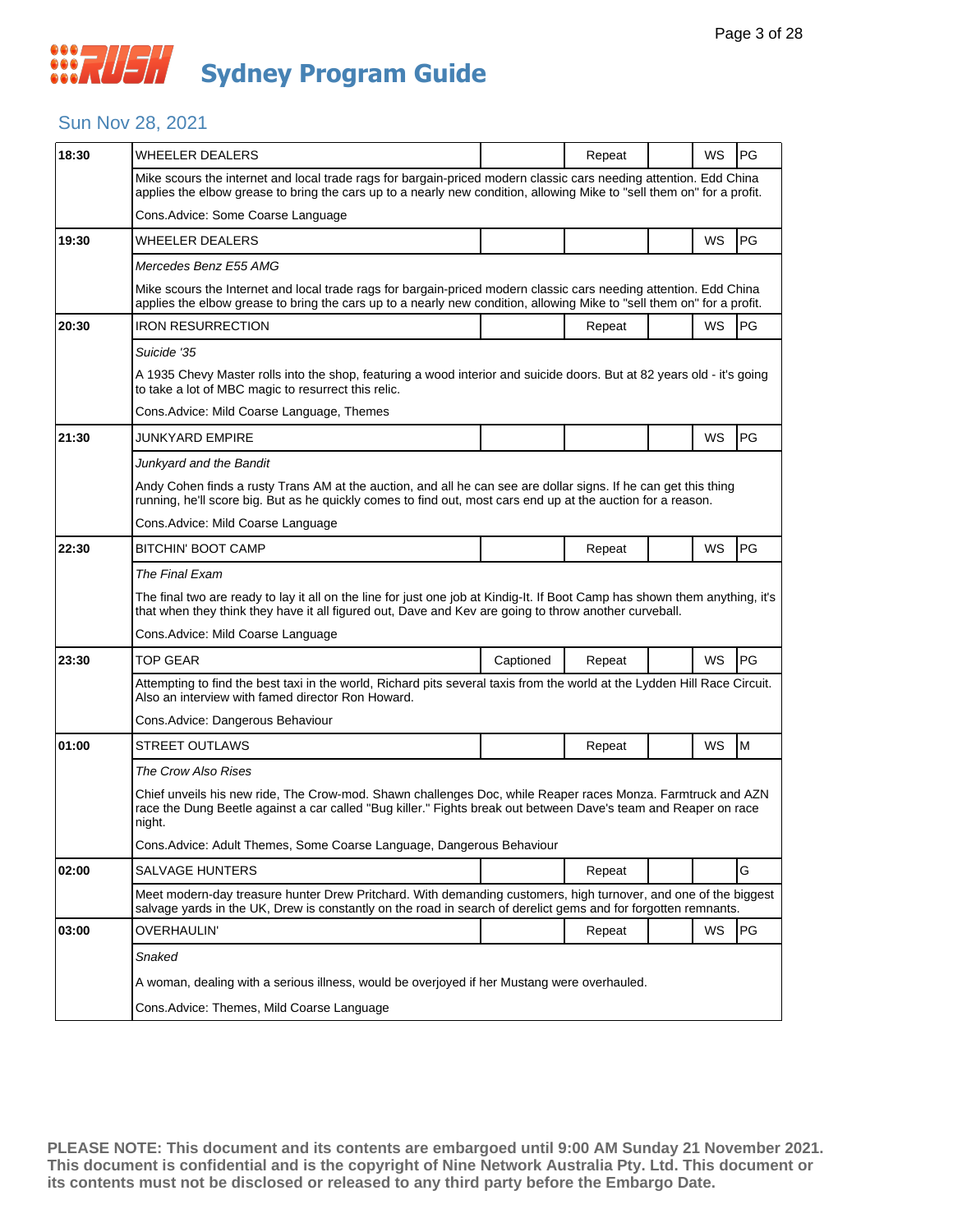#### Sun Nov 28, 2021

| 04:00 | lWHEELER DEALERS                                                                                                                                                                                                                            |  | Repeat |  | WS. | <b>IPG</b> |  |  |  |
|-------|---------------------------------------------------------------------------------------------------------------------------------------------------------------------------------------------------------------------------------------------|--|--------|--|-----|------------|--|--|--|
|       | Mike scours the internet and local trade rags for bargain-priced modern classic cars needing attention. Edd China<br>applies the elbow grease to bring the cars up to a nearly new condition, allowing Mike to "sell them on" for a profit. |  |        |  |     |            |  |  |  |
|       | Cons.Advice: Some Coarse Language                                                                                                                                                                                                           |  |        |  |     |            |  |  |  |
| 05:00 | <b>TANKED</b>                                                                                                                                                                                                                               |  | Repeat |  | ws  | <b>IPG</b> |  |  |  |
|       | The Amazing Piano Tank<br>Pianoworks in New York wants Wayde and Brett to build them their own piano-shaped tank made from acrylic. Will<br>the guys hit the right note?                                                                    |  |        |  |     |            |  |  |  |
|       |                                                                                                                                                                                                                                             |  |        |  |     |            |  |  |  |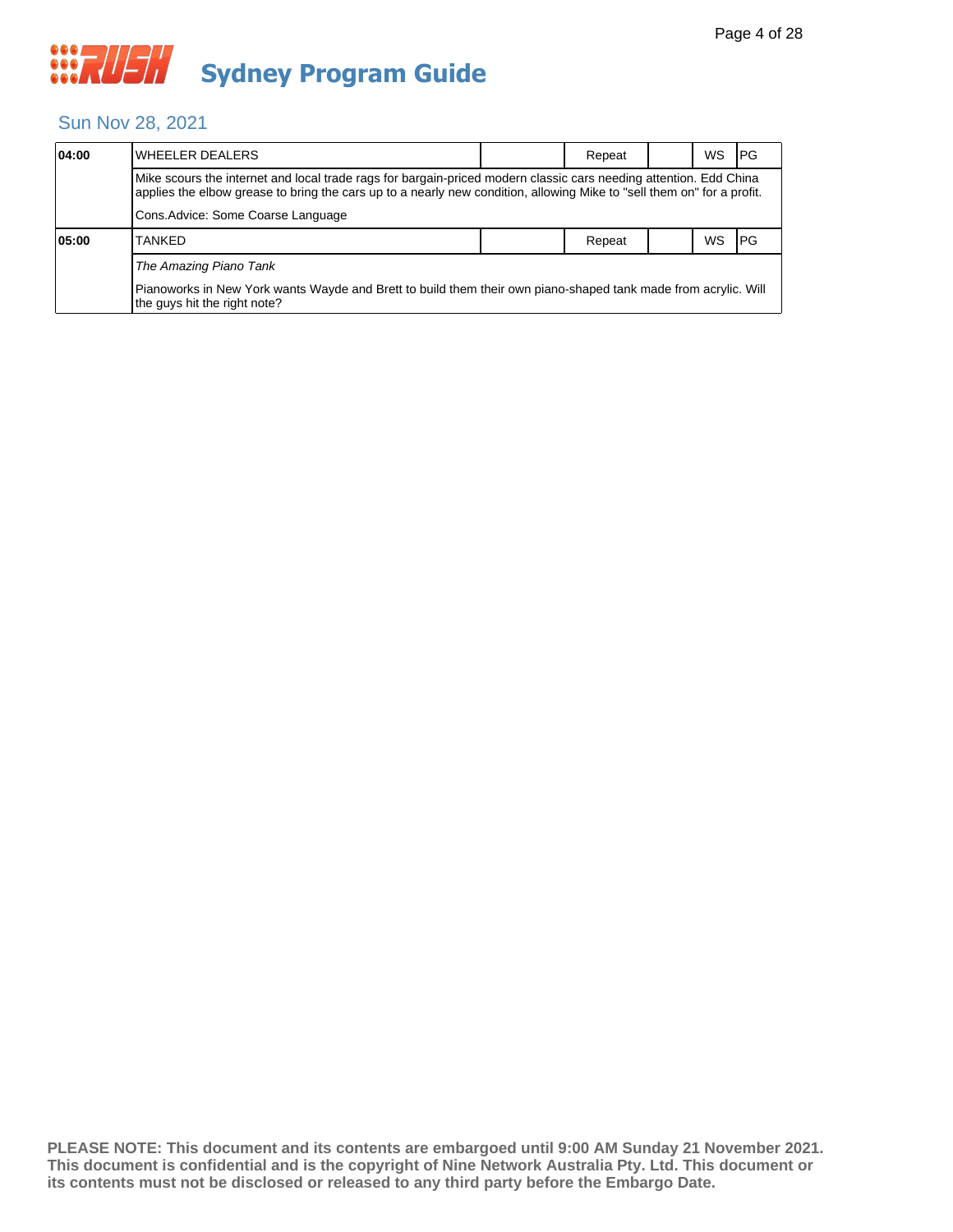#### Mon Nov 29, 2021

| 06:00 | <b>IRON RESURRECTION</b>                                                                                                                                                                                                                    |                                                                                                                                                                                                                                             | Repeat |  | WS | <b>PG</b> |  |  |  |
|-------|---------------------------------------------------------------------------------------------------------------------------------------------------------------------------------------------------------------------------------------------|---------------------------------------------------------------------------------------------------------------------------------------------------------------------------------------------------------------------------------------------|--------|--|----|-----------|--|--|--|
|       | Suicide '35                                                                                                                                                                                                                                 |                                                                                                                                                                                                                                             |        |  |    |           |  |  |  |
|       | A 1935 Chevy Master rolls into the shop, featuring a wood interior and suicide doors. But at 82 years old - it's going<br>to take a lot of MBC magic to resurrect this relic.                                                               |                                                                                                                                                                                                                                             |        |  |    |           |  |  |  |
|       | Cons.Advice: Mild Coarse Language, Themes                                                                                                                                                                                                   |                                                                                                                                                                                                                                             |        |  |    |           |  |  |  |
| 07:00 | OVERHAULIN'                                                                                                                                                                                                                                 |                                                                                                                                                                                                                                             | Repeat |  | WS | PG        |  |  |  |
|       | U.S. Navy Steal                                                                                                                                                                                                                             |                                                                                                                                                                                                                                             |        |  |    |           |  |  |  |
|       | As a tribute to his late best friend, John would love his old truck to be restored. The 'Overhaulin' boys get to work.                                                                                                                      |                                                                                                                                                                                                                                             |        |  |    |           |  |  |  |
|       | Cons.Advice: Themes, Mild Coarse Language                                                                                                                                                                                                   |                                                                                                                                                                                                                                             |        |  |    |           |  |  |  |
| 08:00 | WHEELER DEALERS                                                                                                                                                                                                                             |                                                                                                                                                                                                                                             | Repeat |  | WS | PG        |  |  |  |
|       | Mike scours the Internet and local trade rags for bargain-priced modern classic cars needing attention. Edd China<br>applies the elbow grease to bring the cars up to a nearly new condition, allowing Mike to "sell them on" for a profit. |                                                                                                                                                                                                                                             |        |  |    |           |  |  |  |
| 09:00 | TANKED                                                                                                                                                                                                                                      |                                                                                                                                                                                                                                             | Repeat |  | WS | <b>PG</b> |  |  |  |
|       | The Fast And The Fishiest                                                                                                                                                                                                                   |                                                                                                                                                                                                                                             |        |  |    |           |  |  |  |
|       | A company designing customisations for high-end and rare vehicles wants an exotic fish tank. They want a huge,<br>three-sided build as their centrepiece.                                                                                   |                                                                                                                                                                                                                                             |        |  |    |           |  |  |  |
| 10:00 | <b>EXPEDITION UNKNOWN</b>                                                                                                                                                                                                                   |                                                                                                                                                                                                                                             | Repeat |  | WS | <b>PG</b> |  |  |  |
|       | Chasing the Fortune of Sir Francis Drake                                                                                                                                                                                                    |                                                                                                                                                                                                                                             |        |  |    |           |  |  |  |
|       | Josh searches land and sea for the lost fortune of legendary pirate Sir Francis Drake. Joining treasure hunters and<br>maritime archaeologists, Josh hunts for a lost cache of Spanish gold and the remains of Drake himself.               |                                                                                                                                                                                                                                             |        |  |    |           |  |  |  |
| 11:00 | SALVAGE HUNTERS                                                                                                                                                                                                                             |                                                                                                                                                                                                                                             | Repeat |  |    | G         |  |  |  |
|       | Meet modern-day treasure hunter Drew Pritchard. With demanding customers, high turnover, and one of the biggest<br>salvage yards in the UK, Drew is constantly on the road in search of derelict gems and for forgotten remnants.           |                                                                                                                                                                                                                                             |        |  |    |           |  |  |  |
| 12:00 | WHEELER DEALERS                                                                                                                                                                                                                             |                                                                                                                                                                                                                                             | Repeat |  | WS | <b>PG</b> |  |  |  |
|       | Mercedes Benz E55 AMG                                                                                                                                                                                                                       |                                                                                                                                                                                                                                             |        |  |    |           |  |  |  |
|       | Mike scours the Internet and local trade rags for bargain-priced modern classic cars needing attention. Edd China<br>applies the elbow grease to bring the cars up to a nearly new condition, allowing Mike to "sell them on" for a profit. |                                                                                                                                                                                                                                             |        |  |    |           |  |  |  |
| 13:00 | JUNKYARD EMPIRE                                                                                                                                                                                                                             |                                                                                                                                                                                                                                             | Repeat |  | WS | PG        |  |  |  |
|       | Junkyard and the Bandit                                                                                                                                                                                                                     |                                                                                                                                                                                                                                             |        |  |    |           |  |  |  |
|       | Andy Cohen finds a rusty Trans AM at the auction, and all he can see are dollar signs. If he can get this thing<br>running, he'll score big. But as he quickly comes to find out, most cars end up at the auction for a reason.             |                                                                                                                                                                                                                                             |        |  |    |           |  |  |  |
|       | Cons. Advice: Mild Coarse Language                                                                                                                                                                                                          |                                                                                                                                                                                                                                             |        |  |    |           |  |  |  |
| 14:00 | <b>WHEELER DEALERS</b>                                                                                                                                                                                                                      |                                                                                                                                                                                                                                             | Repeat |  | WS | PG        |  |  |  |
|       |                                                                                                                                                                                                                                             | Mike scours the Internet and local trade rags for bargain-priced modern classic cars needing attention. Edd China<br>applies the elbow grease to bring the cars up to a nearly new condition, allowing Mike to "sell them on" for a profit. |        |  |    |           |  |  |  |
| 15:00 | OVERHAULIN'                                                                                                                                                                                                                                 |                                                                                                                                                                                                                                             | Repeat |  | WS | PG        |  |  |  |
|       | U.S. Navy Steal                                                                                                                                                                                                                             |                                                                                                                                                                                                                                             |        |  |    |           |  |  |  |
|       | As a tribute to his late best friend, John would love his old truck to be restored. The 'Overhaulin' boys get to work.                                                                                                                      |                                                                                                                                                                                                                                             |        |  |    |           |  |  |  |
|       | Cons.Advice: Themes, Mild Coarse Language                                                                                                                                                                                                   |                                                                                                                                                                                                                                             |        |  |    |           |  |  |  |
|       |                                                                                                                                                                                                                                             |                                                                                                                                                                                                                                             |        |  |    |           |  |  |  |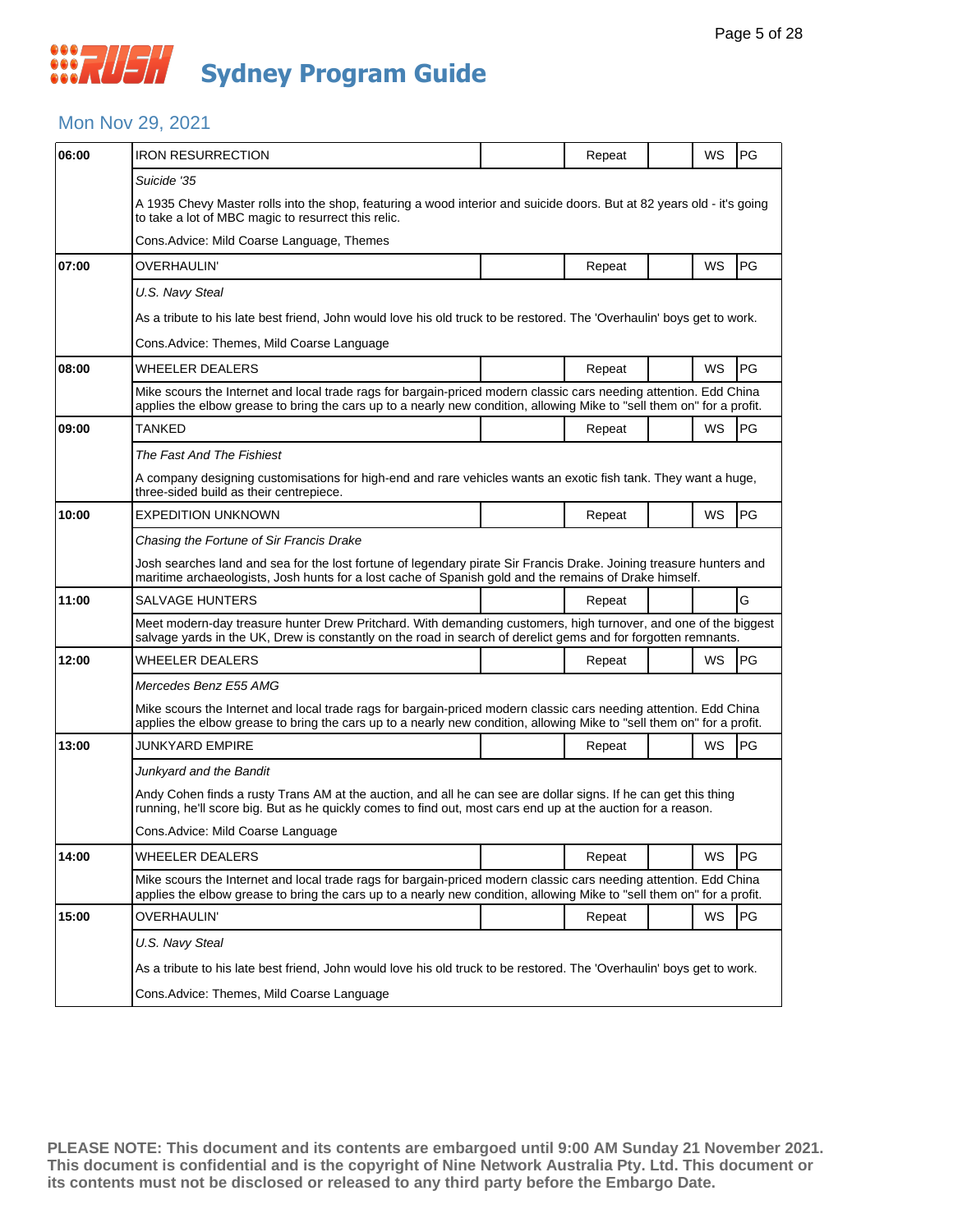#### Mon Nov 29, 2021

| 16:00 | <b>GARAGE SQUAD</b>                                                                                                                                                                                                               |  | Repeat |  | WS | l PG |  |  |
|-------|-----------------------------------------------------------------------------------------------------------------------------------------------------------------------------------------------------------------------------------|--|--------|--|----|------|--|--|
|       | 66 Nova                                                                                                                                                                                                                           |  |        |  |    |      |  |  |
|       | A 1966 Nova was this owner's dream car, but after he jumped at the chance to buy one, his pet project has been<br>sitting up on blocks and slowly gathering dust.                                                                 |  |        |  |    |      |  |  |
|       | Cons. Advice: Mild Coarse Language                                                                                                                                                                                                |  |        |  |    |      |  |  |
| 16:30 | <b>SALVAGE HUNTERS</b>                                                                                                                                                                                                            |  | Repeat |  |    | G    |  |  |
|       | Meet modern-day treasure hunter Drew Pritchard. With demanding customers, high turnover, and one of the biggest<br>salvage yards in the UK, Drew is constantly on the road in search of derelict gems and for forgotten remnants. |  |        |  |    |      |  |  |
| 17:30 | TANKED                                                                                                                                                                                                                            |  | Repeat |  | WS | l PG |  |  |
|       | The Fast And The Fishiest                                                                                                                                                                                                         |  |        |  |    |      |  |  |
|       | A company designing customisations for high-end and rare vehicles wants an exotic fish tank. They want a huge,<br>three-sided build as their centrepiece.                                                                         |  |        |  |    |      |  |  |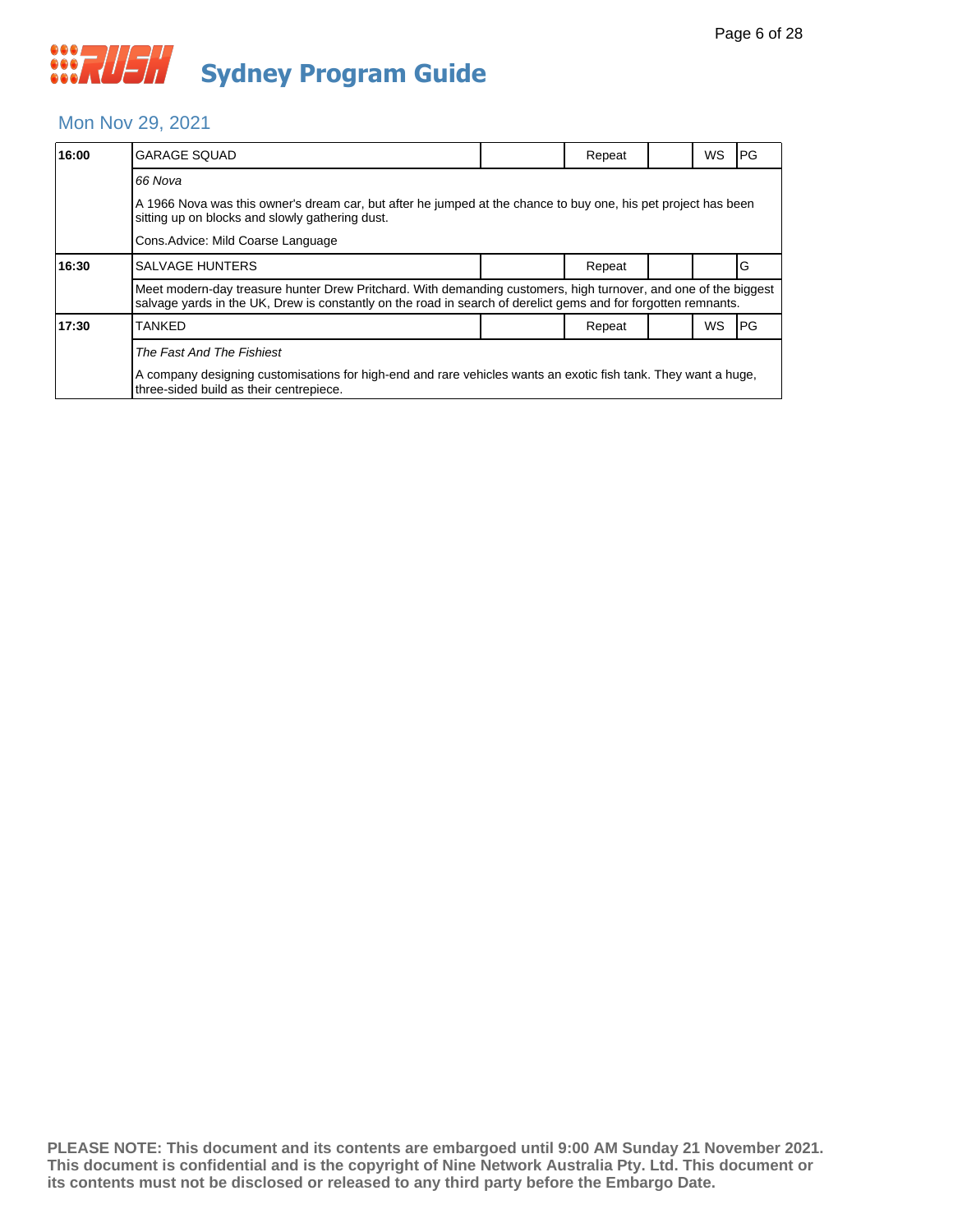#### Mon Nov 29, 2021

| 18:30 | <b>WHEELER DEALERS</b>                                                                                                                                                                                                                       |                                                                                                                                                                                                                  | Repeat |  | WS | PG |  |  |  |
|-------|----------------------------------------------------------------------------------------------------------------------------------------------------------------------------------------------------------------------------------------------|------------------------------------------------------------------------------------------------------------------------------------------------------------------------------------------------------------------|--------|--|----|----|--|--|--|
|       | Mike scours the Internet and local trade rags for bargain-priced modern classic cars needing attention. Edd China<br>applies the elbow grease to bring the cars up to a nearly new condition, allowing Mike to "sell them on" for a profit.  |                                                                                                                                                                                                                  |        |  |    |    |  |  |  |
| 19:30 | ICE COLD GOLD                                                                                                                                                                                                                                |                                                                                                                                                                                                                  |        |  | WS | M  |  |  |  |
|       | Golden Glacier                                                                                                                                                                                                                               |                                                                                                                                                                                                                  |        |  |    |    |  |  |  |
|       | Eric, our lead geologist, continues to battle gold fever as he pushes himself and his team well past their limits in<br>order to find gold. The miners have only two days left at camp to explore the three most dangerous areas in Saqqaq.  |                                                                                                                                                                                                                  |        |  |    |    |  |  |  |
|       | Cons. Advice: Some Coarse Language                                                                                                                                                                                                           |                                                                                                                                                                                                                  |        |  |    |    |  |  |  |
| 20:30 | GOLD RUSH: DAVE TURIN'S LOST MINE<br><b>SPECIALS</b>                                                                                                                                                                                         |                                                                                                                                                                                                                  |        |  | WS | М  |  |  |  |
|       | Golden Playbook                                                                                                                                                                                                                              |                                                                                                                                                                                                                  |        |  |    |    |  |  |  |
|       | As Dave prepares for a new season of hunting gold, he gathers his team to go over strategy and looks back at<br>lessons learned. Not only does he reveal their new prospecting location, but also makes his crew a life-changing<br>offer.   |                                                                                                                                                                                                                  |        |  |    |    |  |  |  |
|       | Cons. Advice: Some Coarse Language                                                                                                                                                                                                           |                                                                                                                                                                                                                  |        |  |    |    |  |  |  |
| 21:30 | <b>BERING SEA GOLD</b>                                                                                                                                                                                                                       |                                                                                                                                                                                                                  | Repeat |  | WS | M  |  |  |  |
|       | Proving Day                                                                                                                                                                                                                                  |                                                                                                                                                                                                                  |        |  |    |    |  |  |  |
|       | Shawn's obsession with the bluff reaches a breaking point; Zeke and Emily have enough fuel for one more trip to<br>Sledge Island; Nome, Alaska, newcomer George Young seeks his fortune on the Bering Sea floor.                             |                                                                                                                                                                                                                  |        |  |    |    |  |  |  |
|       | Cons. Advice: Some Coarse Language, Some Violence                                                                                                                                                                                            |                                                                                                                                                                                                                  |        |  |    |    |  |  |  |
| 22:30 | ALASKAN BUSH PEOPLE                                                                                                                                                                                                                          |                                                                                                                                                                                                                  | Repeat |  | WS | M  |  |  |  |
|       | King of the Mountain                                                                                                                                                                                                                         |                                                                                                                                                                                                                  |        |  |    |    |  |  |  |
|       | With winter closing in, the Wolfpack races to build their homes before the ground begins to freeze. Later, a<br>snowstorm threatens progress as they haul Bear's new house--a shipping container--up to the highest peak on the<br>mountain. |                                                                                                                                                                                                                  |        |  |    |    |  |  |  |
|       | Cons.Advice: Mature Themes, Hunting Violence                                                                                                                                                                                                 |                                                                                                                                                                                                                  |        |  |    |    |  |  |  |
| 23:30 | <b>ICE COLD GOLD</b>                                                                                                                                                                                                                         |                                                                                                                                                                                                                  | Repeat |  | WS | M  |  |  |  |
|       | Golden Glacier                                                                                                                                                                                                                               |                                                                                                                                                                                                                  |        |  |    |    |  |  |  |
|       | Eric, our lead geologist, continues to battle gold fever as he pushes himself and his team well past their limits in<br>order to find gold. The miners have only two days left at camp to explore the three most dangerous areas in Saqqaq.  |                                                                                                                                                                                                                  |        |  |    |    |  |  |  |
|       | Cons.Advice: Some Coarse Language                                                                                                                                                                                                            |                                                                                                                                                                                                                  |        |  |    |    |  |  |  |
| 00:30 | GOLD RUSH: DAVE TURIN'S LOST MINE<br>SPECIALS                                                                                                                                                                                                |                                                                                                                                                                                                                  | Repeat |  | WS | M  |  |  |  |
|       | Golden Playbook                                                                                                                                                                                                                              |                                                                                                                                                                                                                  |        |  |    |    |  |  |  |
|       | As Dave prepares for a new season of hunting gold, he gathers his team to go over strategy and looks back at<br>lessons learned. Not only does he reveal their new prospecting location, but also makes his crew a life-changing<br>offer.   |                                                                                                                                                                                                                  |        |  |    |    |  |  |  |
|       | Cons.Advice: Some Coarse Language                                                                                                                                                                                                            |                                                                                                                                                                                                                  |        |  |    |    |  |  |  |
| 01:30 | BERING SEA GOLD                                                                                                                                                                                                                              |                                                                                                                                                                                                                  | Repeat |  | WS | M  |  |  |  |
|       | Proving Day                                                                                                                                                                                                                                  |                                                                                                                                                                                                                  |        |  |    |    |  |  |  |
|       |                                                                                                                                                                                                                                              | Shawn's obsession with the bluff reaches a breaking point; Zeke and Emily have enough fuel for one more trip to<br>Sledge Island; Nome, Alaska, newcomer George Young seeks his fortune on the Bering Sea floor. |        |  |    |    |  |  |  |
|       | Cons. Advice: Some Coarse Language, Some Violence                                                                                                                                                                                            |                                                                                                                                                                                                                  |        |  |    |    |  |  |  |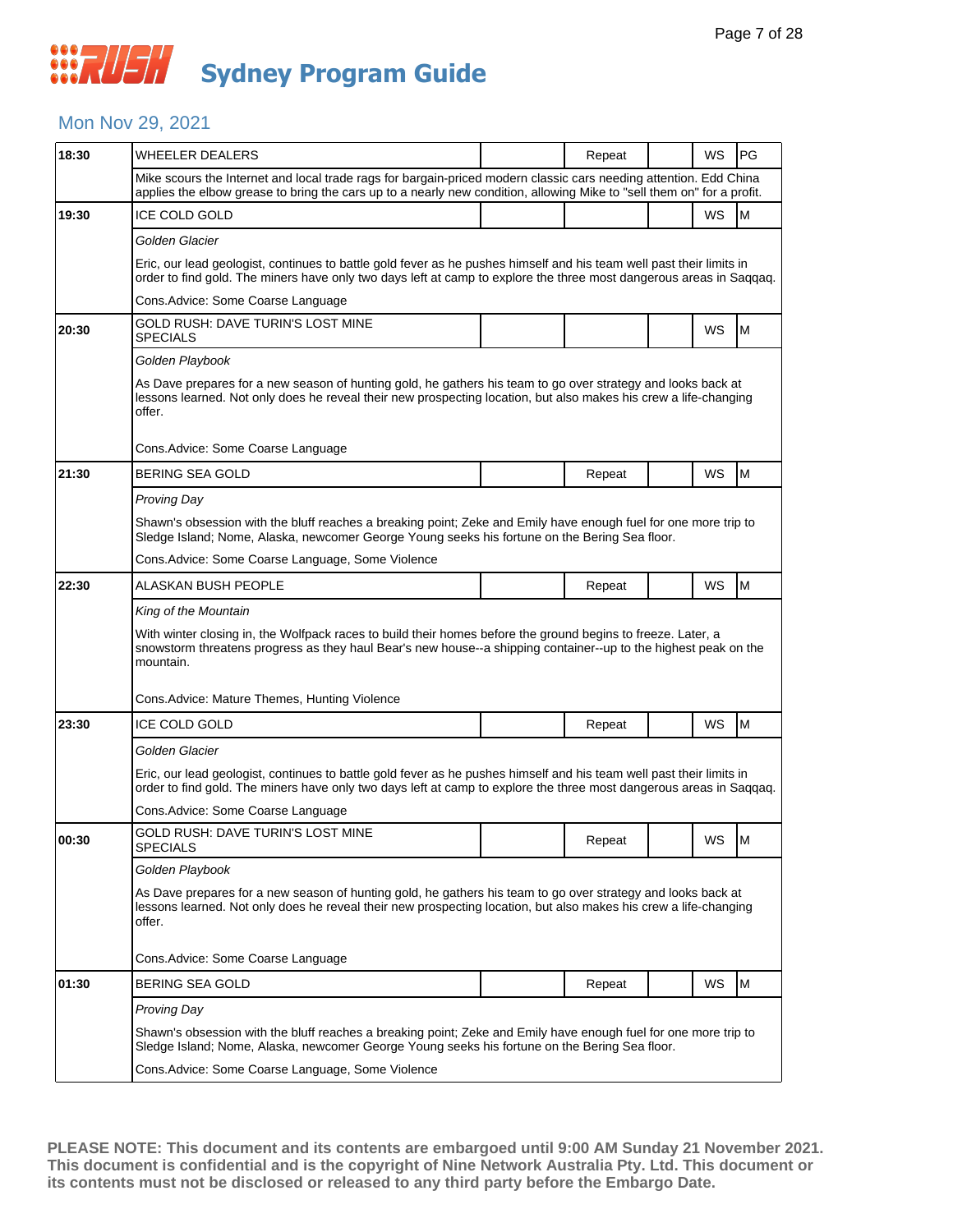#### Mon Nov 29, 2021

| 02:30 | <b>SALVAGE HUNTERS</b>                                                                                                                                                                                                                                                                              |  | Repeat |  |           | G         |  |  |
|-------|-----------------------------------------------------------------------------------------------------------------------------------------------------------------------------------------------------------------------------------------------------------------------------------------------------|--|--------|--|-----------|-----------|--|--|
|       | Meet modern-day treasure hunter Drew Pritchard. With demanding customers, high turnover, and one of the biggest<br>salvage yards in the UK, Drew is constantly on the road in search of derelict gems and for forgotten remnants.                                                                   |  |        |  |           |           |  |  |
| 03:30 | <b>TANKFD</b>                                                                                                                                                                                                                                                                                       |  | Repeat |  | <b>WS</b> | <b>PG</b> |  |  |
|       | The Fast And The Fishiest<br>A company designing customisations for high-end and rare vehicles wants an exotic fish tank. They want a huge,<br>three-sided build as their centrepiece.                                                                                                              |  |        |  |           |           |  |  |
| 04:30 | <b>GARAGE SOUAD</b>                                                                                                                                                                                                                                                                                 |  | Repeat |  | WS        | <b>PG</b> |  |  |
|       | 66 Nova<br>A 1966 Nova was this owner's dream car, but after he jumped at the chance to buy one, his pet project has been<br>sitting up on blocks and slowly gathering dust.<br>Cons. Advice: Mild Coarse Language                                                                                  |  |        |  |           |           |  |  |
| 05:00 | GOLD RUSH: DAVE TURIN'S LOST MINE<br><b>SPECIALS</b>                                                                                                                                                                                                                                                |  | Repeat |  | <b>WS</b> | IМ        |  |  |
|       | Golden Playbook<br>As Dave prepares for a new season of hunting gold, he gathers his team to go over strategy and looks back at<br>lessons learned. Not only does he reveal their new prospecting location, but also makes his crew a life-changing<br>offer.<br>Cons. Advice: Some Coarse Language |  |        |  |           |           |  |  |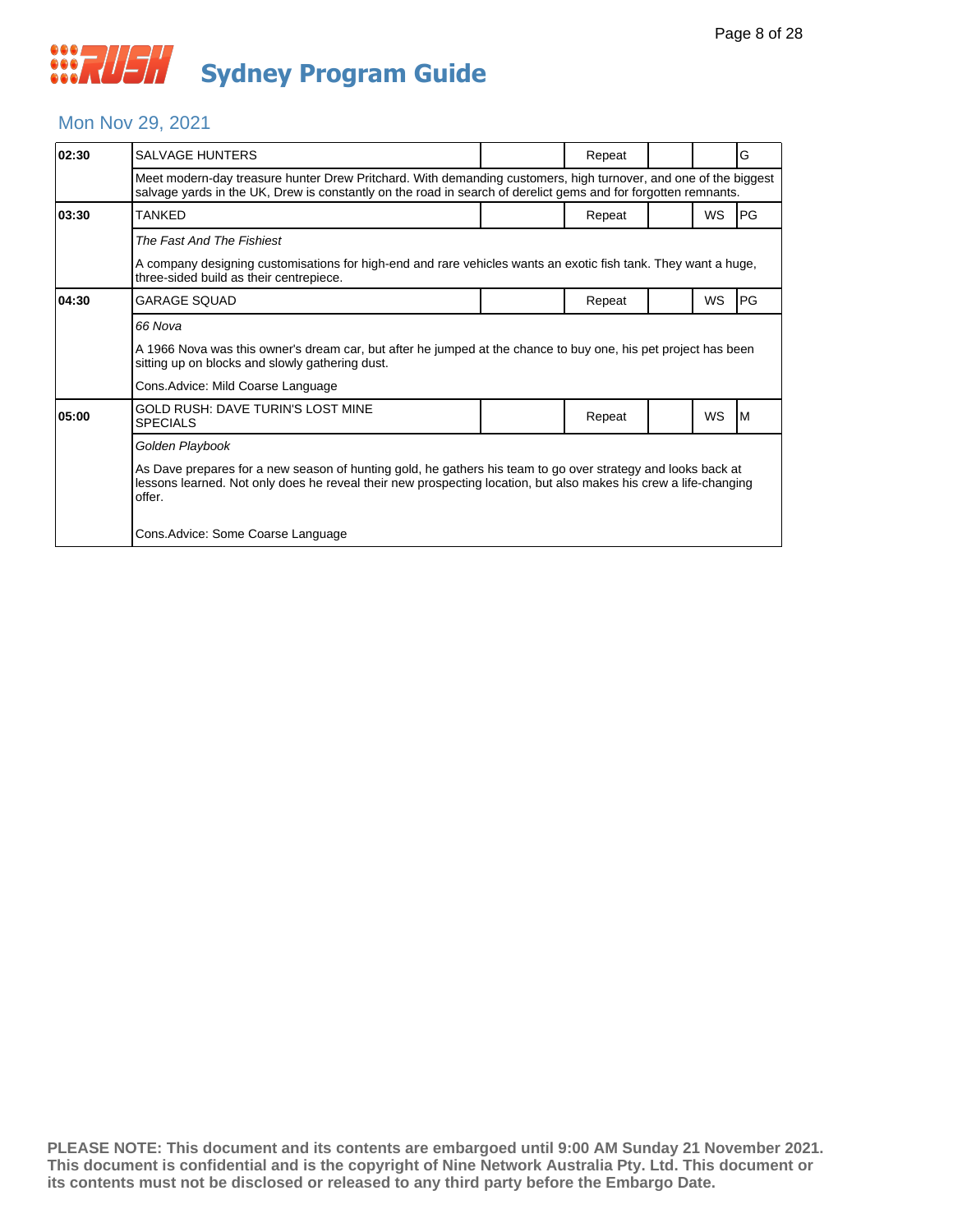#### Tue Nov 30, 2021

| 06:00 | <b>SALVAGE HUNTERS</b>                                                                                                                                                                                                                       |  | Repeat |  |    | G  |  |  |
|-------|----------------------------------------------------------------------------------------------------------------------------------------------------------------------------------------------------------------------------------------------|--|--------|--|----|----|--|--|
|       | Meet modern-day treasure hunter Drew Pritchard. With demanding customers, high turnover, and one of the biggest<br>salvage yards in the UK, Drew is constantly on the road in search of derelict gems and for forgotten remnants.            |  |        |  |    |    |  |  |
| 07:00 | OVERHAULIN'                                                                                                                                                                                                                                  |  | Repeat |  | WS | PG |  |  |
|       | Clean Lemans                                                                                                                                                                                                                                 |  |        |  |    |    |  |  |
|       | Fredrick has been unable to work on his neglected car because of his financial situation. The 'Overhaulin' team<br>comes to the rescue.                                                                                                      |  |        |  |    |    |  |  |
|       | Cons.Advice: Themes, Mild Coarse Language                                                                                                                                                                                                    |  |        |  |    |    |  |  |
| 08:00 | WHEELER DEALERS                                                                                                                                                                                                                              |  | Repeat |  | WS | PG |  |  |
|       | Mike scours the Internet and local trade rags for bargain-priced modern classic cars needing attention. Edd China<br>applies the elbow grease to bring the cars up to a nearly new condition, allowing Mike to "sell them on" for a profit.  |  |        |  |    |    |  |  |
| 09:00 | TANKED                                                                                                                                                                                                                                       |  | Repeat |  | WS | PG |  |  |
|       | Kurt Busch's Tank-A-Dega 500                                                                                                                                                                                                                 |  |        |  |    |    |  |  |
|       | ATM start your engines because NASCAR driver Kurt Busch wants to get tanked! Kurt and his wife are requesting a<br>little piece of paradise inside their aquarium. They want to replicate their wedding location!                            |  |        |  |    |    |  |  |
| 10:00 | ABALONE WARS                                                                                                                                                                                                                                 |  | Repeat |  | WS | PG |  |  |
|       | Take a look at the underwater escapades of valiant divers who risk their lives and plunge into the shark-dwelling<br>regions of the Southern Ocean, for precious abalone.                                                                    |  |        |  |    |    |  |  |
|       | Cons.Advice: Themes, Mild Coarse Language                                                                                                                                                                                                    |  |        |  |    |    |  |  |
| 11:00 | <b>SALVAGE HUNTERS</b>                                                                                                                                                                                                                       |  | Repeat |  |    | G  |  |  |
|       | Meet modern-day treasure hunter Drew Pritchard. With demanding customers, high turnover, and one of the biggest<br>salvage yards in the UK, Drew is constantly on the road in search of derelict gems and for forgotten remnants.            |  |        |  |    |    |  |  |
| 12:00 | <b>ICE COLD GOLD</b>                                                                                                                                                                                                                         |  | Repeat |  | WS | M  |  |  |
|       | Golden Glacier                                                                                                                                                                                                                               |  |        |  |    |    |  |  |
|       | Eric, our lead geologist, continues to battle gold fever as he pushes himself and his team well past their limits in<br>order to find gold. The miners have only two days left at camp to explore the three most dangerous areas in Saqqaq.  |  |        |  |    |    |  |  |
|       | Cons.Advice: Some Coarse Language                                                                                                                                                                                                            |  |        |  |    |    |  |  |
| 13:00 | ALASKAN BUSH PEOPLE                                                                                                                                                                                                                          |  | Repeat |  | WS | M  |  |  |
|       | King of the Mountain                                                                                                                                                                                                                         |  |        |  |    |    |  |  |
|       | With winter closing in, the Wolfpack races to build their homes before the ground begins to freeze. Later, a<br>snowstorm threatens progress as they haul Bear's new house--a shipping container--up to the highest peak on the<br>mountain. |  |        |  |    |    |  |  |
|       | Cons.Advice: Mature Themes, Hunting Violence                                                                                                                                                                                                 |  |        |  |    |    |  |  |
| 14:00 | WHEELER DEALERS                                                                                                                                                                                                                              |  | Repeat |  | WS | PG |  |  |
|       | Mike scours the Internet and local trade rags for bargain-priced modern classic cars needing attention. Edd China<br>applies the elbow grease to bring the cars up to a nearly new condition, allowing Mike to "sell them on" for a profit.  |  |        |  |    |    |  |  |
| 15:00 | OVERHAULIN'                                                                                                                                                                                                                                  |  | Repeat |  | WS | PG |  |  |
|       | Clean Lemans                                                                                                                                                                                                                                 |  |        |  |    |    |  |  |
|       | Fredrick has been unable to work on his neglected car because of his financial situation. The 'Overhaulin' team<br>comes to the rescue.                                                                                                      |  |        |  |    |    |  |  |
|       | Cons.Advice: Themes, Mild Coarse Language                                                                                                                                                                                                    |  |        |  |    |    |  |  |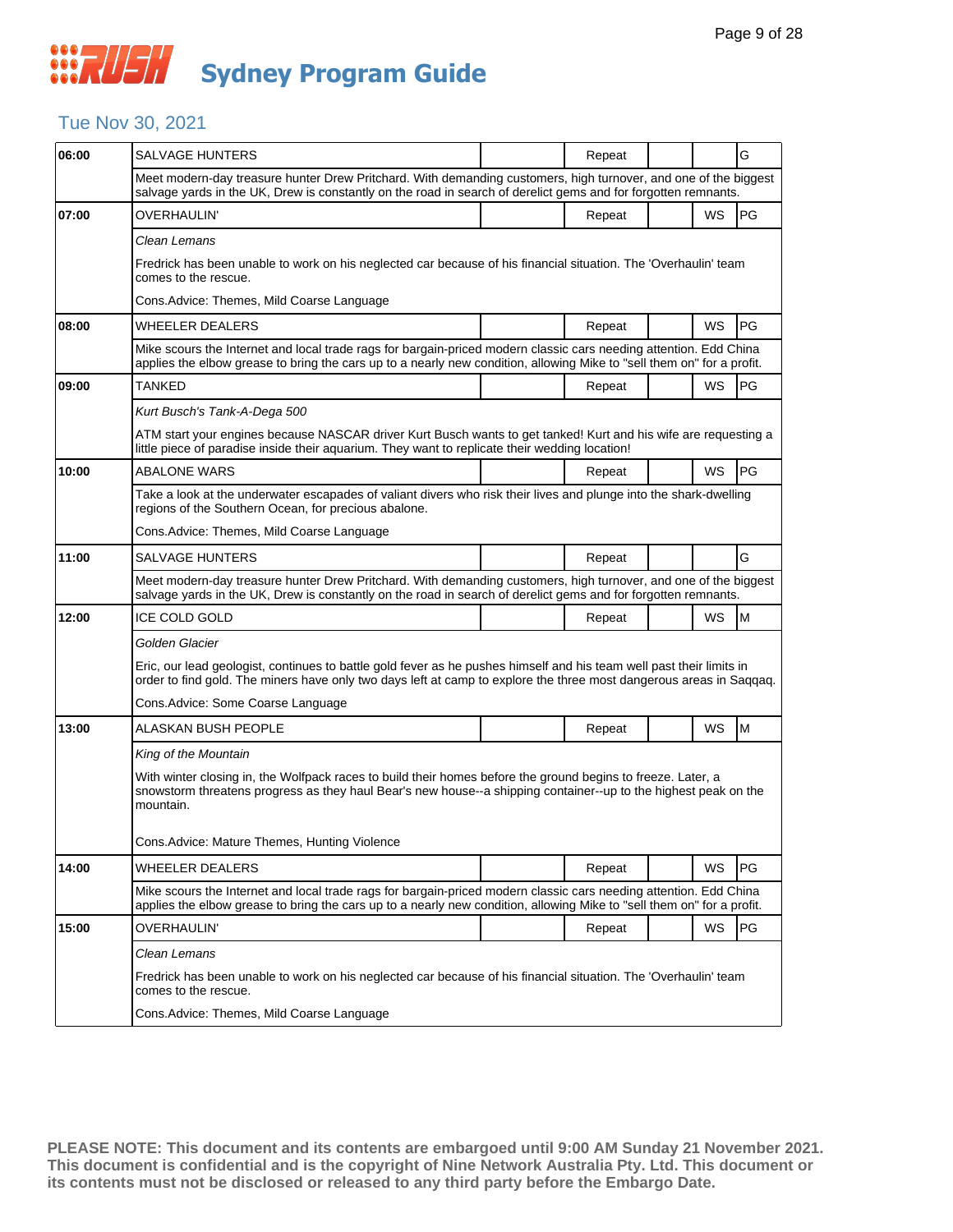#### Tue Nov 30, 2021

| 16:00 | <b>GARAGE SQUAD</b>                                                                                                                                                                                                               |  | Repeat |  | WS | <b>PG</b> |  |  |  |
|-------|-----------------------------------------------------------------------------------------------------------------------------------------------------------------------------------------------------------------------------------|--|--------|--|----|-----------|--|--|--|
|       | 63 Corvette                                                                                                                                                                                                                       |  |        |  |    |           |  |  |  |
|       | The restoration of a 1963 Split Window Corvette runs into unexpected problems when its owner can't find the parts<br>he needs to rebuild his dream car.                                                                           |  |        |  |    |           |  |  |  |
|       | Cons. Advice: Mild Coarse Language                                                                                                                                                                                                |  |        |  |    |           |  |  |  |
| 16:30 | <b>SALVAGE HUNTERS</b>                                                                                                                                                                                                            |  | Repeat |  |    | G         |  |  |  |
|       | Meet modern-day treasure hunter Drew Pritchard. With demanding customers, high turnover, and one of the biggest<br>salvage yards in the UK, Drew is constantly on the road in search of derelict gems and for forgotten remnants. |  |        |  |    |           |  |  |  |
| 17:30 | <b>TANKED</b>                                                                                                                                                                                                                     |  | Repeat |  | WS | <b>PG</b> |  |  |  |
|       | Kurt Busch's Tank-A-Dega 500                                                                                                                                                                                                      |  |        |  |    |           |  |  |  |
|       | ATM start your engines because NASCAR driver Kurt Busch wants to get tanked! Kurt and his wife are requesting a<br>little piece of paradise inside their aguarium. They want to replicate their wedding location!                 |  |        |  |    |           |  |  |  |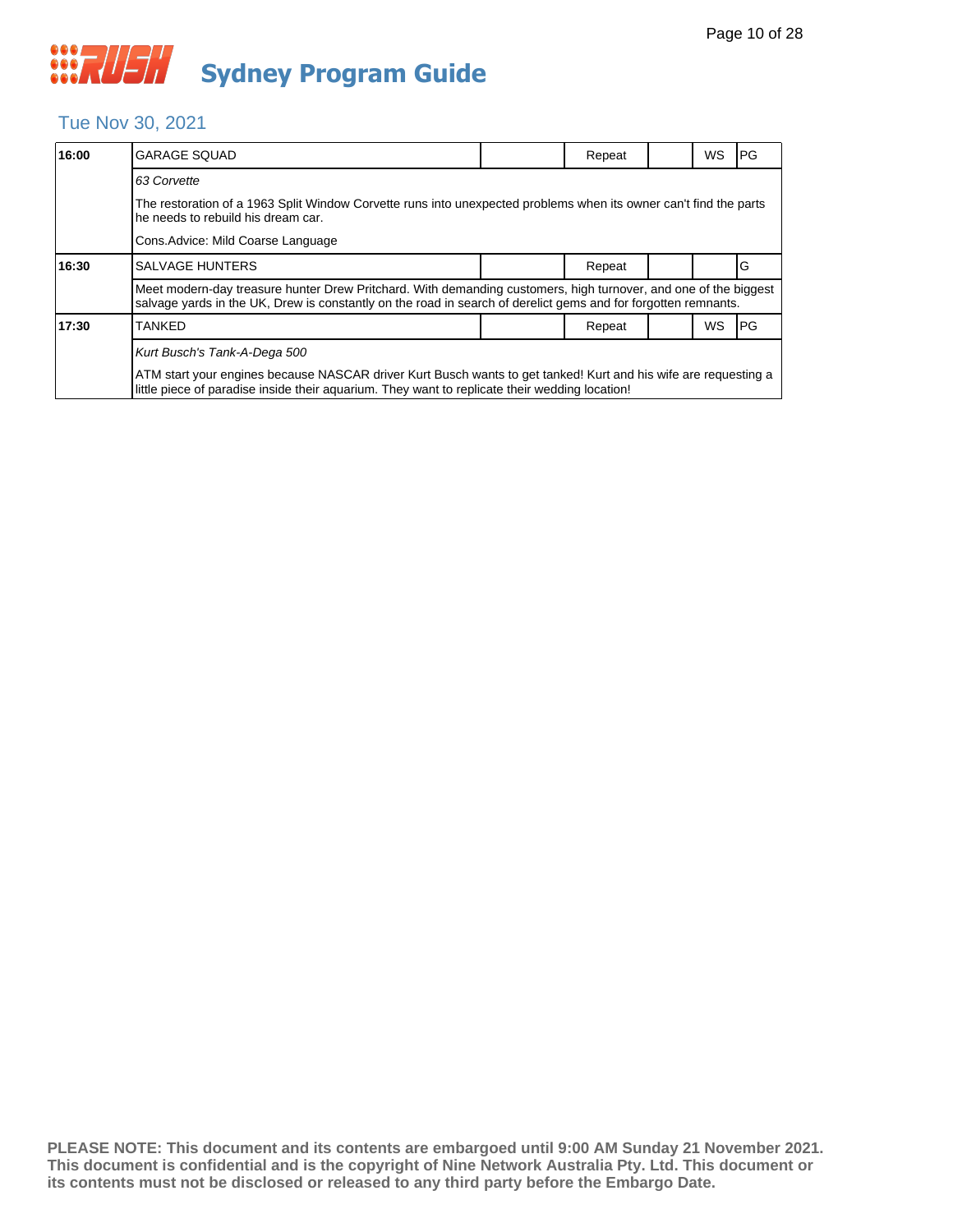#### Tue Nov 30, 2021

| 18:30 | WHEELER DEALERS                                                                                                                                                                                                                                                     |  | Repeat |  | WS | PG |  |  |  |
|-------|---------------------------------------------------------------------------------------------------------------------------------------------------------------------------------------------------------------------------------------------------------------------|--|--------|--|----|----|--|--|--|
|       | Mike scours the Internet and local trade rags for bargain-priced modern classic cars needing attention. Edd China<br>applies the elbow grease to bring the cars up to a nearly new condition, allowing Mike to "sell them on" for a profit.                         |  |        |  |    |    |  |  |  |
| 19:30 | <b>BUSHCRAFT BUILD-OFF</b>                                                                                                                                                                                                                                          |  |        |  | WS | PG |  |  |  |
|       | <b>Built to Survive</b>                                                                                                                                                                                                                                             |  |        |  |    |    |  |  |  |
|       | In this first episode two top bush crafters get a challenge from Matt Graham, a specialist in "primitive skills". The<br>Challenge for the two bush crafter teams is to build a strong bear proof shelter in Utah Aspen forest.                                     |  |        |  |    |    |  |  |  |
| 20:30 | MAROONED WITH ED STAFFORD                                                                                                                                                                                                                                           |  |        |  | WS | M  |  |  |  |
|       | Guatemala                                                                                                                                                                                                                                                           |  |        |  |    |    |  |  |  |
|       | Survival expert Ed lands in the snake and crocodile-infested Guatemalan jungle, and goes to extreme measures to<br>find food, like the ancient Mayans who lived there.                                                                                              |  |        |  |    |    |  |  |  |
|       | Cons. Advice: Themes, Hunting Violence                                                                                                                                                                                                                              |  |        |  |    |    |  |  |  |
| 21:30 | NAKED AND AFRAID                                                                                                                                                                                                                                                    |  |        |  | WS | M  |  |  |  |
|       | <b>Blood, Sweat and Fears</b>                                                                                                                                                                                                                                       |  |        |  |    |    |  |  |  |
|       | Two survivalists are back for redemption in the Mexican jungle but torrential downpours, competing survival styles<br>and a machete accident threaten to send them home early again.                                                                                |  |        |  |    |    |  |  |  |
|       | Cons.Advice: Themes, Nudity                                                                                                                                                                                                                                         |  |        |  |    |    |  |  |  |
| 22:30 | <b>DUAL SURVIVAL</b>                                                                                                                                                                                                                                                |  |        |  | WS | M  |  |  |  |
|       | Frozen Plains                                                                                                                                                                                                                                                       |  |        |  |    |    |  |  |  |
|       | Dave and Cody take on the scenario of two ranchers, stranded on the windy plains in the dead of winter. Their only<br>survival supplies are the charred remains of a burned-down shack: an axe head, a bison hide, a glass jar, a metal<br>tin and a steel striker. |  |        |  |    |    |  |  |  |
|       | Cons. Advice: Hunting Violence                                                                                                                                                                                                                                      |  |        |  |    |    |  |  |  |
| 23:30 | <b>BUSHCRAFT BUILD-OFF</b>                                                                                                                                                                                                                                          |  | Repeat |  | WS | PG |  |  |  |
|       | <b>Built to Survive</b>                                                                                                                                                                                                                                             |  |        |  |    |    |  |  |  |
|       | In this first episode two top bush crafters get a challenge from Matt Graham, a specialist in "primitive skills". The<br>Challenge for the two bush crafter teams is to build a strong bear proof shelter in Utah Aspen forest.                                     |  |        |  |    |    |  |  |  |
| 00:30 | <b>MAROONED WITH ED STAFFORD</b>                                                                                                                                                                                                                                    |  | Repeat |  | WS | M  |  |  |  |
|       | Guatemala                                                                                                                                                                                                                                                           |  |        |  |    |    |  |  |  |
|       | Survival expert Ed lands in the snake and crocodile-infested Guatemalan jungle, and goes to extreme measures to<br>find food, like the ancient Mayans who lived there.                                                                                              |  |        |  |    |    |  |  |  |
|       | Cons.Advice: Themes, Hunting Violence                                                                                                                                                                                                                               |  |        |  |    |    |  |  |  |
| 01:30 | NAKED AND AFRAID                                                                                                                                                                                                                                                    |  | Repeat |  | WS | M  |  |  |  |
|       | <b>Blood, Sweat and Fears</b>                                                                                                                                                                                                                                       |  |        |  |    |    |  |  |  |
|       | Two survivalists are back for redemption in the Mexican jungle but torrential downpours, competing survival styles<br>and a machete accident threaten to send them home early again.                                                                                |  |        |  |    |    |  |  |  |
|       | Cons.Advice: Themes, Nudity                                                                                                                                                                                                                                         |  |        |  |    |    |  |  |  |
|       |                                                                                                                                                                                                                                                                     |  |        |  |    |    |  |  |  |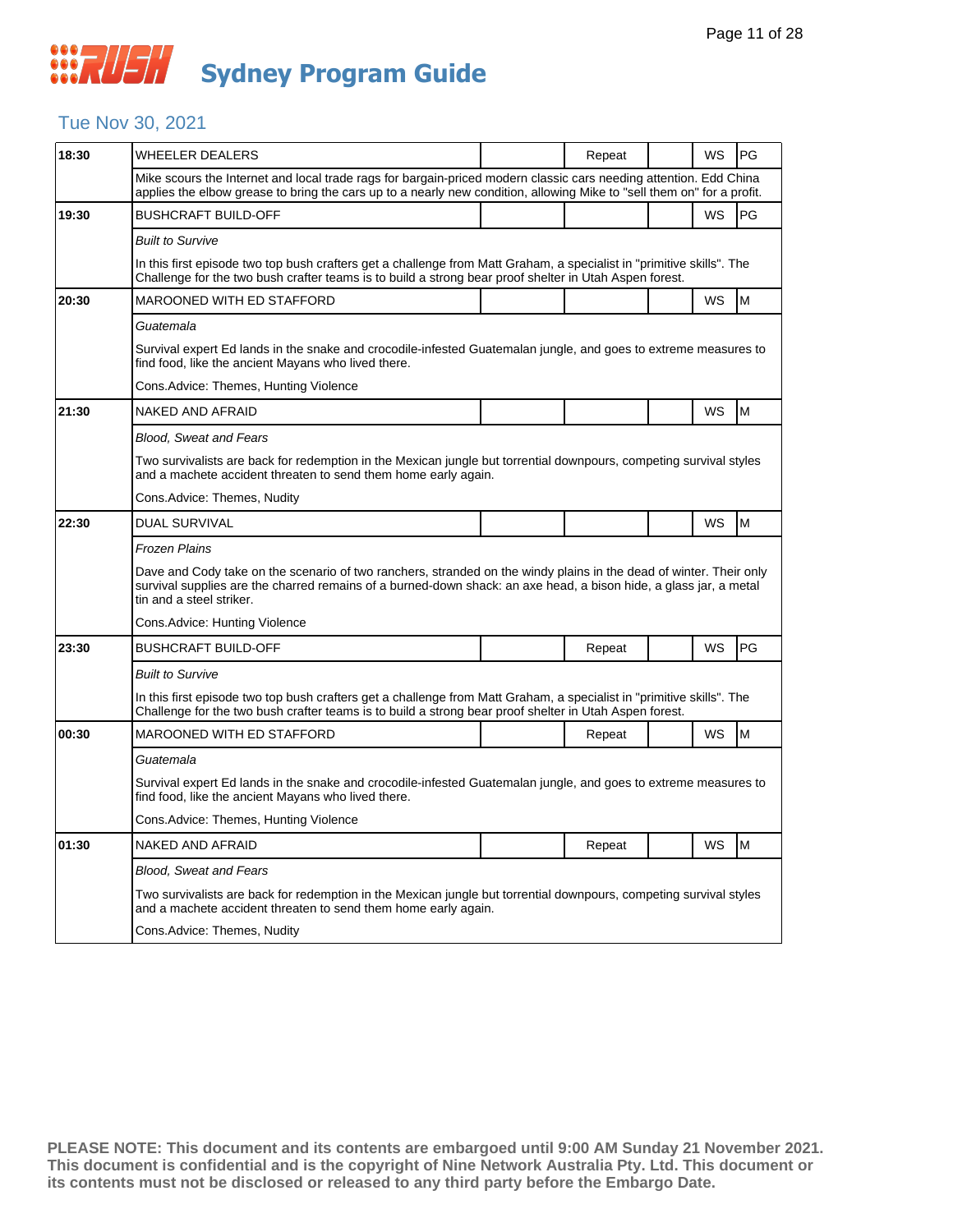#### Tue Nov 30, 2021

| 02:30 | <b>DUAL SURVIVAL</b>                                                                                                                                                                                                                                                |  | Repeat |  | <b>WS</b> | M         |  |  |  |
|-------|---------------------------------------------------------------------------------------------------------------------------------------------------------------------------------------------------------------------------------------------------------------------|--|--------|--|-----------|-----------|--|--|--|
|       | <b>Frozen Plains</b>                                                                                                                                                                                                                                                |  |        |  |           |           |  |  |  |
|       | Dave and Cody take on the scenario of two ranchers, stranded on the windy plains in the dead of winter. Their only<br>survival supplies are the charred remains of a burned-down shack: an axe head, a bison hide, a glass jar, a metal<br>tin and a steel striker. |  |        |  |           |           |  |  |  |
|       | Cons. Advice: Hunting Violence                                                                                                                                                                                                                                      |  |        |  |           |           |  |  |  |
| 03:30 | <b>BUSHCRAFT BUILD-OFF</b>                                                                                                                                                                                                                                          |  | Repeat |  | <b>WS</b> | <b>PG</b> |  |  |  |
|       | <b>Built to Survive</b>                                                                                                                                                                                                                                             |  |        |  |           |           |  |  |  |
|       | In this first episode two top bush crafters get a challenge from Matt Graham, a specialist in "primitive skills". The<br>Challenge for the two bush crafter teams is to build a strong bear proof shelter in Utah Aspen forest.                                     |  |        |  |           |           |  |  |  |
| 04:30 | <b>GARAGE SOUAD</b>                                                                                                                                                                                                                                                 |  | Repeat |  | WS        | PG        |  |  |  |
|       | 63 Corvette                                                                                                                                                                                                                                                         |  |        |  |           |           |  |  |  |
|       | The restoration of a 1963 Split Window Corvette runs into unexpected problems when its owner can't find the parts<br>he needs to rebuild his dream car.                                                                                                             |  |        |  |           |           |  |  |  |
|       | Cons. Advice: Mild Coarse Language                                                                                                                                                                                                                                  |  |        |  |           |           |  |  |  |
| 05:00 | TANKED                                                                                                                                                                                                                                                              |  | Repeat |  | WS        | PG        |  |  |  |
|       | Kurt Busch's Tank-A-Dega 500                                                                                                                                                                                                                                        |  |        |  |           |           |  |  |  |
|       | ATM start your engines because NASCAR driver Kurt Busch wants to get tanked! Kurt and his wife are requesting a<br>little piece of paradise inside their aquarium. They want to replicate their wedding location!                                                   |  |        |  |           |           |  |  |  |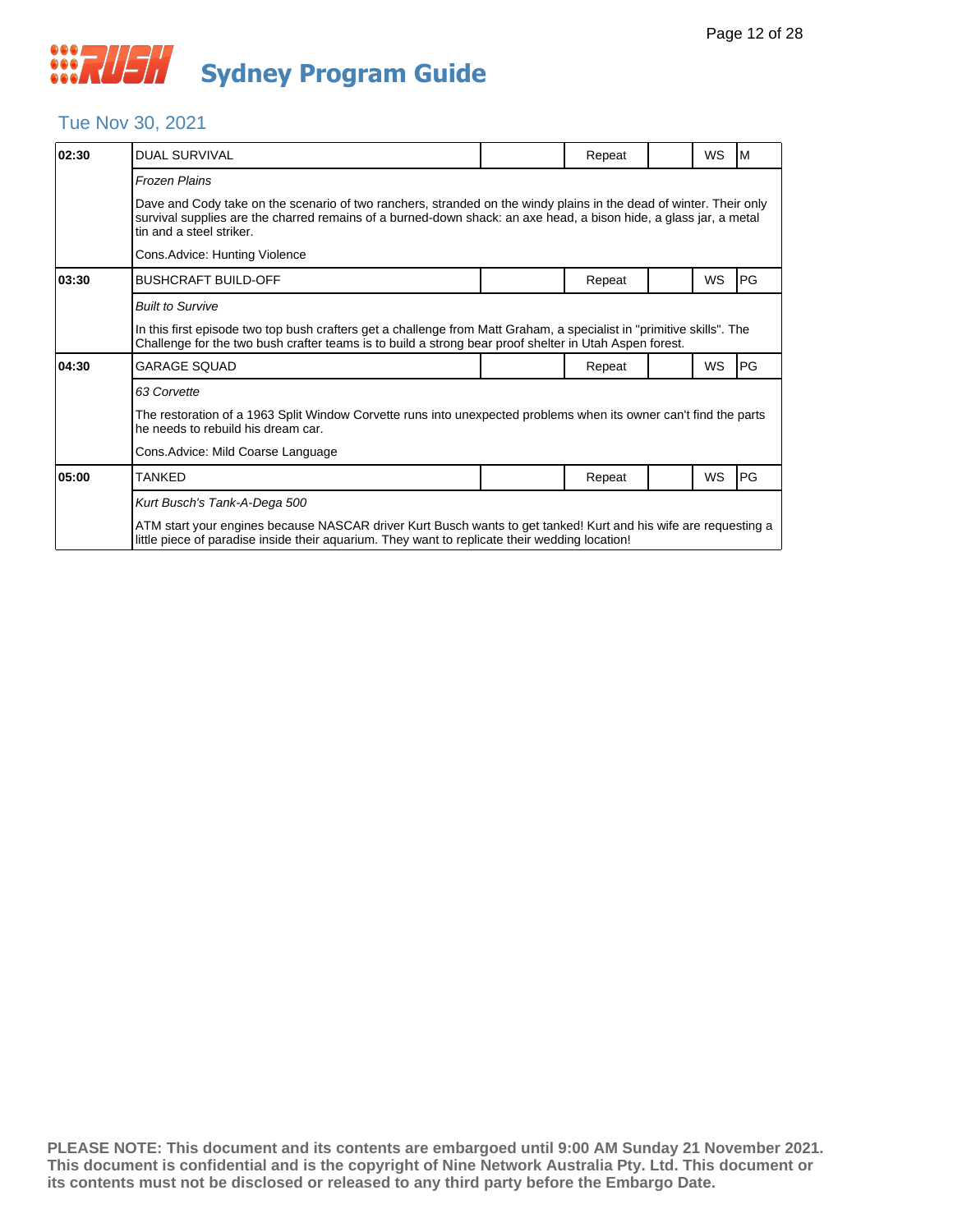

#### Wed Dec 1, 2021

| 06:00 | RESTO MY RIDE AUSTRALIA                                                                                                                                                                                                                                                                      |                                                                                                                      | Repeat |  | <b>WS</b> | G  |  |  |  |  |
|-------|----------------------------------------------------------------------------------------------------------------------------------------------------------------------------------------------------------------------------------------------------------------------------------------------|----------------------------------------------------------------------------------------------------------------------|--------|--|-----------|----|--|--|--|--|
|       | Grandma's Resto                                                                                                                                                                                                                                                                              |                                                                                                                      |        |  |           |    |  |  |  |  |
|       | Pete loved to drive his beloved XW to his grandmothers and drive the country roads with her sharing with her his<br>dreams of one day having the car restored. When she passed away, she left Pete two important things. A bundle of<br>cash and strict instructions to get the XW restored. |                                                                                                                      |        |  |           |    |  |  |  |  |
| 07:00 | OVERHAULIN'                                                                                                                                                                                                                                                                                  |                                                                                                                      | Repeat |  | WS        | PG |  |  |  |  |
|       | Nova-Caine                                                                                                                                                                                                                                                                                   |                                                                                                                      |        |  |           |    |  |  |  |  |
|       | transform the death trap into a super Nova.                                                                                                                                                                                                                                                  | Gabriel's old Nova is lacking the safety needed for a family car. The Overhaulin' team use their mechanic mastery to |        |  |           |    |  |  |  |  |
|       | Cons. Advice: Themes, Mild Coarse Language                                                                                                                                                                                                                                                   |                                                                                                                      |        |  |           |    |  |  |  |  |
| 08:00 | <b>WHEELER DEALERS</b>                                                                                                                                                                                                                                                                       |                                                                                                                      | Repeat |  | <b>WS</b> | PG |  |  |  |  |
|       | Mike scours the Internet and local trade rags for bargain-priced modern classic cars needing attention. Edd China<br>applies the elbow grease to bring the cars up to a nearly new condition, allowing Mike to "sell them on" for a profit.                                                  |                                                                                                                      |        |  |           |    |  |  |  |  |
| 09:00 | <b>TANKED</b>                                                                                                                                                                                                                                                                                |                                                                                                                      | Repeat |  | WS        | PG |  |  |  |  |
|       | The Wonderful Dr Oz Tank                                                                                                                                                                                                                                                                     |                                                                                                                      |        |  |           |    |  |  |  |  |
|       | Health expert Dr. Oz wants to add to his family. He already has chickens, bees, a cat, and a dog so why not add<br>some freshwater fish. This tank will include an Oz-themed interior with fish swimming down the yellow brick road.                                                         |                                                                                                                      |        |  |           |    |  |  |  |  |
| 10:00 | <b>IRON RESURRECTION</b>                                                                                                                                                                                                                                                                     |                                                                                                                      | Repeat |  | <b>WS</b> | PG |  |  |  |  |
|       | Suicide '35                                                                                                                                                                                                                                                                                  |                                                                                                                      |        |  |           |    |  |  |  |  |
|       | A 1935 Chevy Master rolls into the shop, featuring a wood interior and suicide doors. But at 82 years old - it's going<br>to take a lot of MBC magic to resurrect this relic.                                                                                                                |                                                                                                                      |        |  |           |    |  |  |  |  |
|       | Cons. Advice: Mild Coarse Language, Themes                                                                                                                                                                                                                                                   |                                                                                                                      |        |  |           |    |  |  |  |  |
| 11:00 | SALVAGE HUNTERS                                                                                                                                                                                                                                                                              |                                                                                                                      | Repeat |  |           | G  |  |  |  |  |
|       | Meet modern-day treasure hunter Drew Pritchard. With demanding customers, high turnover, and one of the biggest<br>salvage yards in the UK, Drew is constantly on the road in search of derelict gems and for forgotten remnants.                                                            |                                                                                                                      |        |  |           |    |  |  |  |  |
| 12:00 | <b>BUSHCRAFT BUILD-OFF</b>                                                                                                                                                                                                                                                                   |                                                                                                                      | Repeat |  | WS        | PG |  |  |  |  |
|       | <b>Built to Survive</b>                                                                                                                                                                                                                                                                      |                                                                                                                      |        |  |           |    |  |  |  |  |
|       | In this first episode two top bush crafters get a challenge from Matt Graham, a specialist in "primitive skills". The<br>Challenge for the two bush crafter teams is to build a strong bear proof shelter in Utah Aspen forest.                                                              |                                                                                                                      |        |  |           |    |  |  |  |  |
| 13:00 | MAROONED WITH ED STAFFORD                                                                                                                                                                                                                                                                    |                                                                                                                      | Repeat |  | WS        | M  |  |  |  |  |
|       | Guatemala                                                                                                                                                                                                                                                                                    |                                                                                                                      |        |  |           |    |  |  |  |  |
|       | Survival expert Ed lands in the snake and crocodile-infested Guatemalan jungle, and goes to extreme measures to<br>find food, like the ancient Mayans who lived there.                                                                                                                       |                                                                                                                      |        |  |           |    |  |  |  |  |
|       | Cons. Advice: Themes, Hunting Violence                                                                                                                                                                                                                                                       |                                                                                                                      |        |  |           |    |  |  |  |  |
| 14:00 | <b>WHEELER DEALERS</b>                                                                                                                                                                                                                                                                       |                                                                                                                      | Repeat |  | <b>WS</b> | PG |  |  |  |  |
|       | Mike scours the Internet and local trade rags for bargain-priced modern classic cars needing attention. Edd China<br>applies the elbow grease to bring the cars up to a nearly new condition, allowing Mike to "sell them on" for a profit.                                                  |                                                                                                                      |        |  |           |    |  |  |  |  |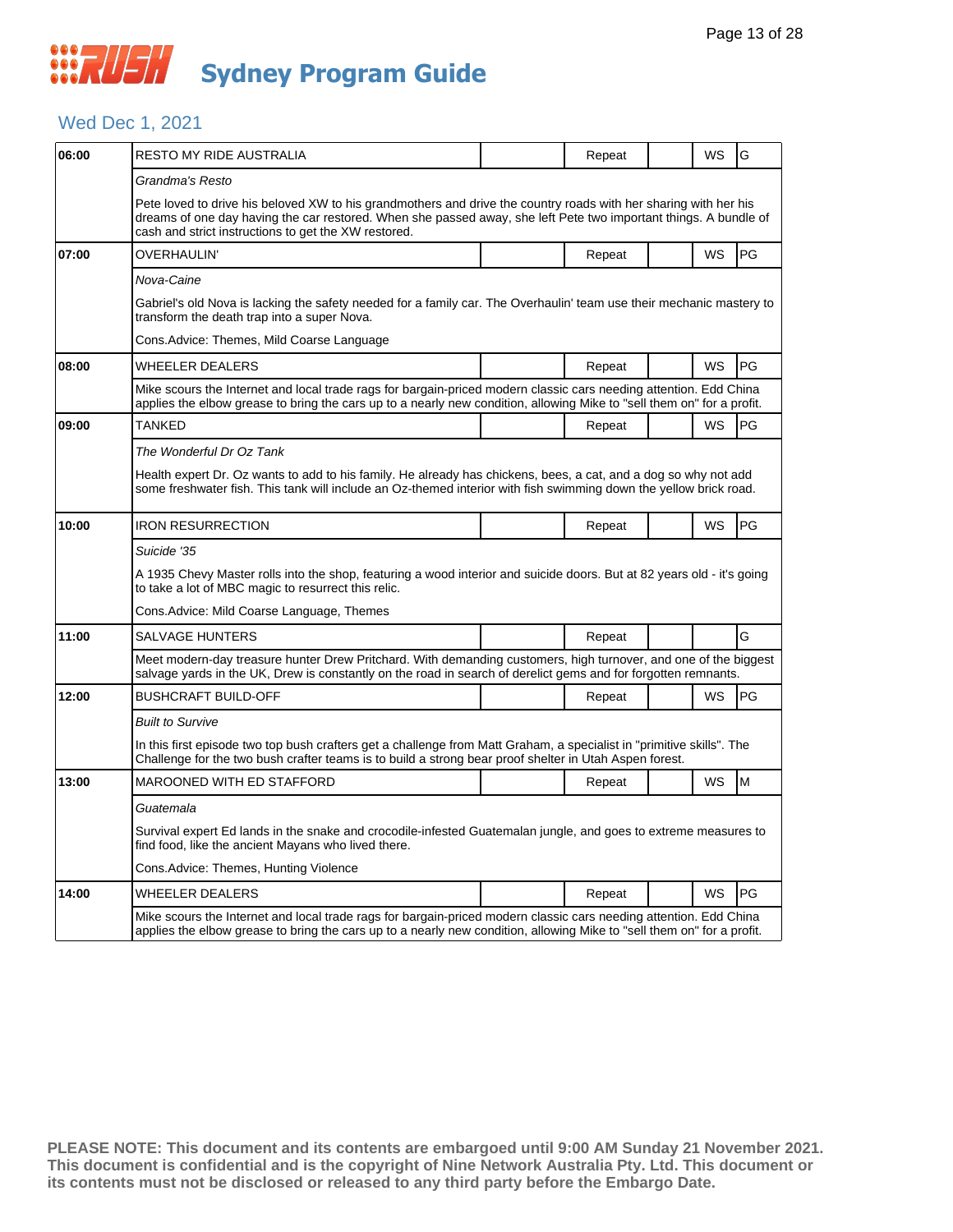#### Wed Dec 1, 2021

| 15:00 | <b>OVERHAULIN'</b>                                                                                                                                                                                                                   |                                                                                                                      | Repeat |  | <b>WS</b> | PG        |  |  |  |  |
|-------|--------------------------------------------------------------------------------------------------------------------------------------------------------------------------------------------------------------------------------------|----------------------------------------------------------------------------------------------------------------------|--------|--|-----------|-----------|--|--|--|--|
|       | Nova-Caine                                                                                                                                                                                                                           |                                                                                                                      |        |  |           |           |  |  |  |  |
|       | transform the death trap into a super Nova.                                                                                                                                                                                          | Gabriel's old Nova is lacking the safety needed for a family car. The Overhaulin' team use their mechanic mastery to |        |  |           |           |  |  |  |  |
|       |                                                                                                                                                                                                                                      |                                                                                                                      |        |  |           |           |  |  |  |  |
| 16:00 | <b>GARAGE SQUAD</b>                                                                                                                                                                                                                  |                                                                                                                      | Repeat |  | WS        | PG        |  |  |  |  |
|       | <b>Red Menace</b>                                                                                                                                                                                                                    |                                                                                                                      |        |  |           |           |  |  |  |  |
|       | The squad tackles a 1966 Ford pickup with an exhaust problem, a bad suspension and other mechanical woes.                                                                                                                            |                                                                                                                      |        |  |           |           |  |  |  |  |
|       | Cons. Advice: Mild Coarse Language                                                                                                                                                                                                   |                                                                                                                      |        |  |           |           |  |  |  |  |
| 16:30 | <b>SALVAGE HUNTERS</b>                                                                                                                                                                                                               |                                                                                                                      | Repeat |  |           | G         |  |  |  |  |
|       | Meet modern-day treasure hunter Drew Pritchard. With demanding customers, high turnover, and one of the biggest<br>salvage yards in the UK, Drew is constantly on the road in search of derelict gems and for forgotten remnants.    |                                                                                                                      |        |  |           |           |  |  |  |  |
| 17:30 | <b>TANKED</b>                                                                                                                                                                                                                        |                                                                                                                      | Repeat |  | <b>WS</b> | <b>PG</b> |  |  |  |  |
|       | The Wonderful Dr Oz Tank                                                                                                                                                                                                             |                                                                                                                      |        |  |           |           |  |  |  |  |
|       | Health expert Dr. Oz wants to add to his family. He already has chickens, bees, a cat, and a dog so why not add<br>some freshwater fish. This tank will include an Oz-themed interior with fish swimming down the yellow brick road. |                                                                                                                      |        |  |           |           |  |  |  |  |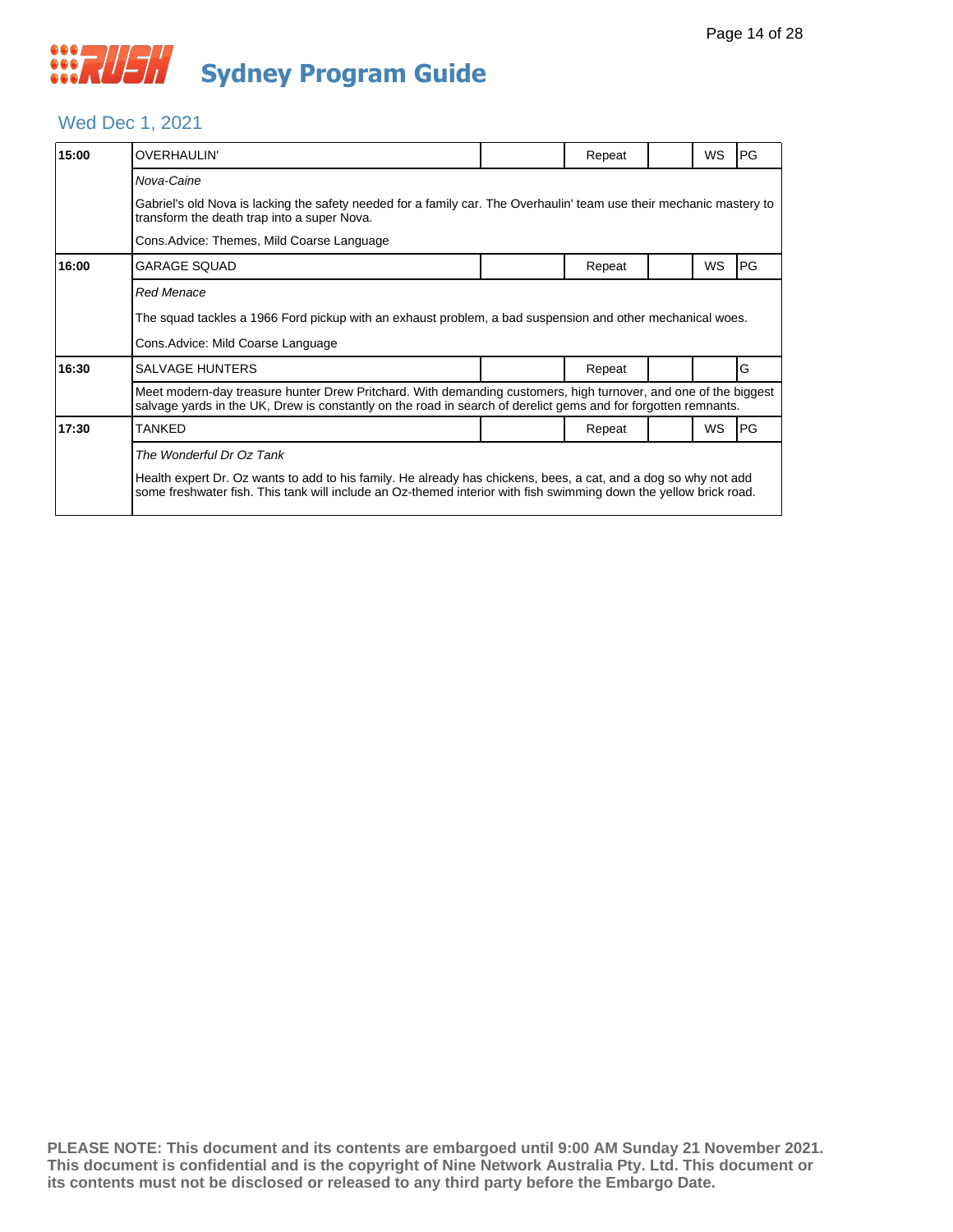#### Wed Dec 1, 2021

| 18:30 | WHEELER DEALERS                                                                                                                                                                                                                                                                                     |           | Repeat |  | WS        | PG        |  |  |  |
|-------|-----------------------------------------------------------------------------------------------------------------------------------------------------------------------------------------------------------------------------------------------------------------------------------------------------|-----------|--------|--|-----------|-----------|--|--|--|
|       | Mike scours the Internet and local trade rags for bargain-priced modern classic cars needing attention. Edd China<br>applies the elbow grease to bring the cars up to a nearly new condition, allowing Mike to "sell them on" for a profit.                                                         |           |        |  |           |           |  |  |  |
| 19:30 | UNIQUE RIDES                                                                                                                                                                                                                                                                                        |           |        |  | <b>WS</b> | PG        |  |  |  |
|       | <b>Rollin' With the Mahomies</b>                                                                                                                                                                                                                                                                    |           |        |  |           |           |  |  |  |
|       | Will Castro has to please a new customer, middleweight boxing champ Kid Chocolate, who wants his Mercedes G-<br>Wagen knocked out in a week. And meet the demands of one of his regulars, singer Austin Mahone, who almost<br>knocks Will out on the first run of his new CF Moto side-by-side ATV. |           |        |  |           |           |  |  |  |
|       | Cons.Advice: Mild Coarse Language                                                                                                                                                                                                                                                                   |           |        |  |           |           |  |  |  |
| 20:30 | SPEED IS THE NEW BLACK                                                                                                                                                                                                                                                                              |           |        |  | <b>WS</b> | M         |  |  |  |
|       | Mini Car, Mega Power                                                                                                                                                                                                                                                                                |           |        |  |           |           |  |  |  |
|       | A lover of small cars and fast speeds has Noah and the team rebuild her 1970 Mini so she can race her boyfriend<br>and enjoy zippy rides on country drives. A massive horsepower upgrade makes this Mini one huge beast.                                                                            |           |        |  |           |           |  |  |  |
|       | Cons.Advice: Some Coarse Language, Dangerous Behaviour                                                                                                                                                                                                                                              |           |        |  |           |           |  |  |  |
| 21:30 | KINDIG CUSTOMS                                                                                                                                                                                                                                                                                      |           |        |  | <b>WS</b> | <b>PG</b> |  |  |  |
|       | Easy Does It                                                                                                                                                                                                                                                                                        |           |        |  |           |           |  |  |  |
|       | A returning client is back with another classic, a 1965 Mustang Fastback. He likes to keep a stock look, but with<br>updated drivetrain, instrumentation and as many modern amenities as possible. Plus, the assembly team gets a<br>crash course in engine tuning.                                 |           |        |  |           |           |  |  |  |
|       | Cons.Advice: Mild Coarse Language                                                                                                                                                                                                                                                                   |           |        |  |           |           |  |  |  |
| 22:30 | <b>TOP GEAR</b>                                                                                                                                                                                                                                                                                     | Captioned | Repeat |  | <b>WS</b> | <b>PG</b> |  |  |  |
|       | Attempting to find the best taxi in the world, Richard pits several taxis from the world at the Lydden Hill Race Circuit.<br>Also an interview with famed director Ron Howard.                                                                                                                      |           |        |  |           |           |  |  |  |
|       | Cons.Advice: Dangerous Behaviour                                                                                                                                                                                                                                                                    |           |        |  |           |           |  |  |  |
| 00:00 | UNIQUE RIDES                                                                                                                                                                                                                                                                                        |           | Repeat |  | WS        | <b>PG</b> |  |  |  |
|       | Rollin' With the Mahomies                                                                                                                                                                                                                                                                           |           |        |  |           |           |  |  |  |
|       | Will Castro has to please a new customer, middleweight boxing champ Kid Chocolate, who wants his Mercedes G-<br>Wagen knocked out in a week. And meet the demands of one of his regulars, singer Austin Mahone, who almost<br>knocks Will out on the first run of his new CF Moto side-by-side ATV. |           |        |  |           |           |  |  |  |
|       | Cons.Advice: Mild Coarse Language                                                                                                                                                                                                                                                                   |           |        |  |           |           |  |  |  |
| 01:00 | SPEED IS THE NEW BLACK                                                                                                                                                                                                                                                                              |           | Repeat |  | WS        | M         |  |  |  |
|       | Mini Car, Mega Power                                                                                                                                                                                                                                                                                |           |        |  |           |           |  |  |  |
|       | A lover of small cars and fast speeds has Noah and the team rebuild her 1970 Mini so she can race her boyfriend<br>and enjoy zippy rides on country drives. A massive horsepower upgrade makes this Mini one huge beast.                                                                            |           |        |  |           |           |  |  |  |
|       | Cons. Advice: Some Coarse Language, Dangerous Behaviour                                                                                                                                                                                                                                             |           |        |  |           |           |  |  |  |
|       |                                                                                                                                                                                                                                                                                                     |           |        |  |           |           |  |  |  |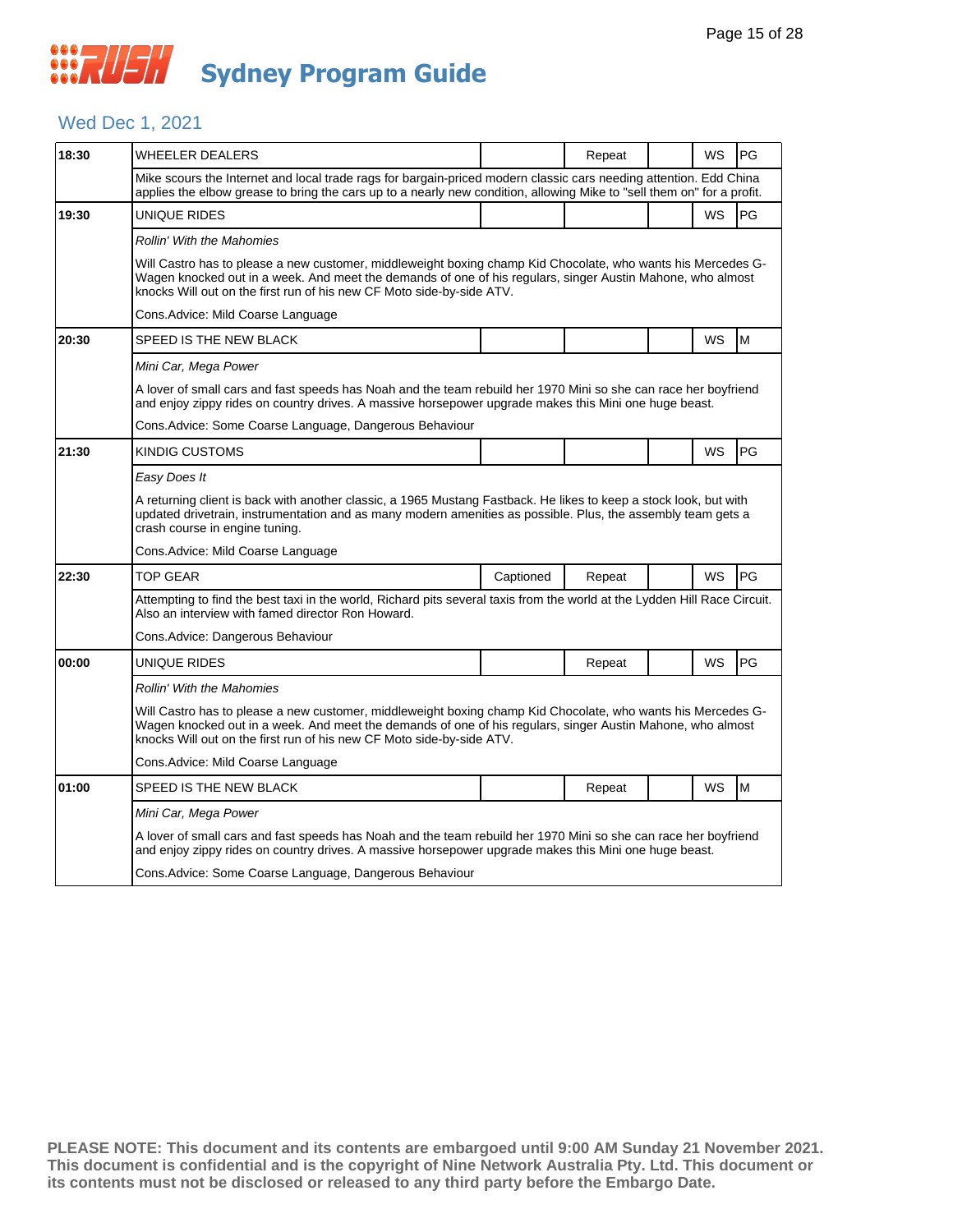#### Wed Dec 1, 2021

| 02:00 | KINDIG CUSTOMS                                                                                                                                                                                                                                                      |  | Repeat |  | <b>WS</b> | <b>PG</b>  |  |  |  |
|-------|---------------------------------------------------------------------------------------------------------------------------------------------------------------------------------------------------------------------------------------------------------------------|--|--------|--|-----------|------------|--|--|--|
|       | Easy Does It                                                                                                                                                                                                                                                        |  |        |  |           |            |  |  |  |
|       | A returning client is back with another classic, a 1965 Mustang Fastback. He likes to keep a stock look, but with<br>updated drivetrain, instrumentation and as many modern amenities as possible. Plus, the assembly team gets a<br>crash course in engine tuning. |  |        |  |           |            |  |  |  |
|       | Cons.Advice: Mild Coarse Language                                                                                                                                                                                                                                   |  |        |  |           |            |  |  |  |
| 03:00 | OVERHAULIN'                                                                                                                                                                                                                                                         |  | Repeat |  | <b>WS</b> | <b>PG</b>  |  |  |  |
|       | Nova-Caine                                                                                                                                                                                                                                                          |  |        |  |           |            |  |  |  |
|       | Gabriel's old Nova is lacking the safety needed for a family car. The Overhaulin' team use their mechanic mastery to<br>transform the death trap into a super Nova.                                                                                                 |  |        |  |           |            |  |  |  |
|       | Cons.Advice: Themes, Mild Coarse Language                                                                                                                                                                                                                           |  |        |  |           |            |  |  |  |
| 04:00 | <b>WHEELER DEALERS</b>                                                                                                                                                                                                                                              |  | Repeat |  | <b>WS</b> | <b>IPG</b> |  |  |  |
|       | Mike scours the Internet and local trade rags for bargain-priced modern classic cars needing attention. Edd China<br>applies the elbow grease to bring the cars up to a nearly new condition, allowing Mike to "sell them on" for a profit.                         |  |        |  |           |            |  |  |  |
| 05:00 | TANKED                                                                                                                                                                                                                                                              |  | Repeat |  | WS        | <b>IPG</b> |  |  |  |
|       | The Wonderful Dr Oz Tank                                                                                                                                                                                                                                            |  |        |  |           |            |  |  |  |
|       | Health expert Dr. Oz wants to add to his family. He already has chickens, bees, a cat, and a dog so why not add<br>some freshwater fish. This tank will include an Oz-themed interior with fish swimming down the yellow brick road.                                |  |        |  |           |            |  |  |  |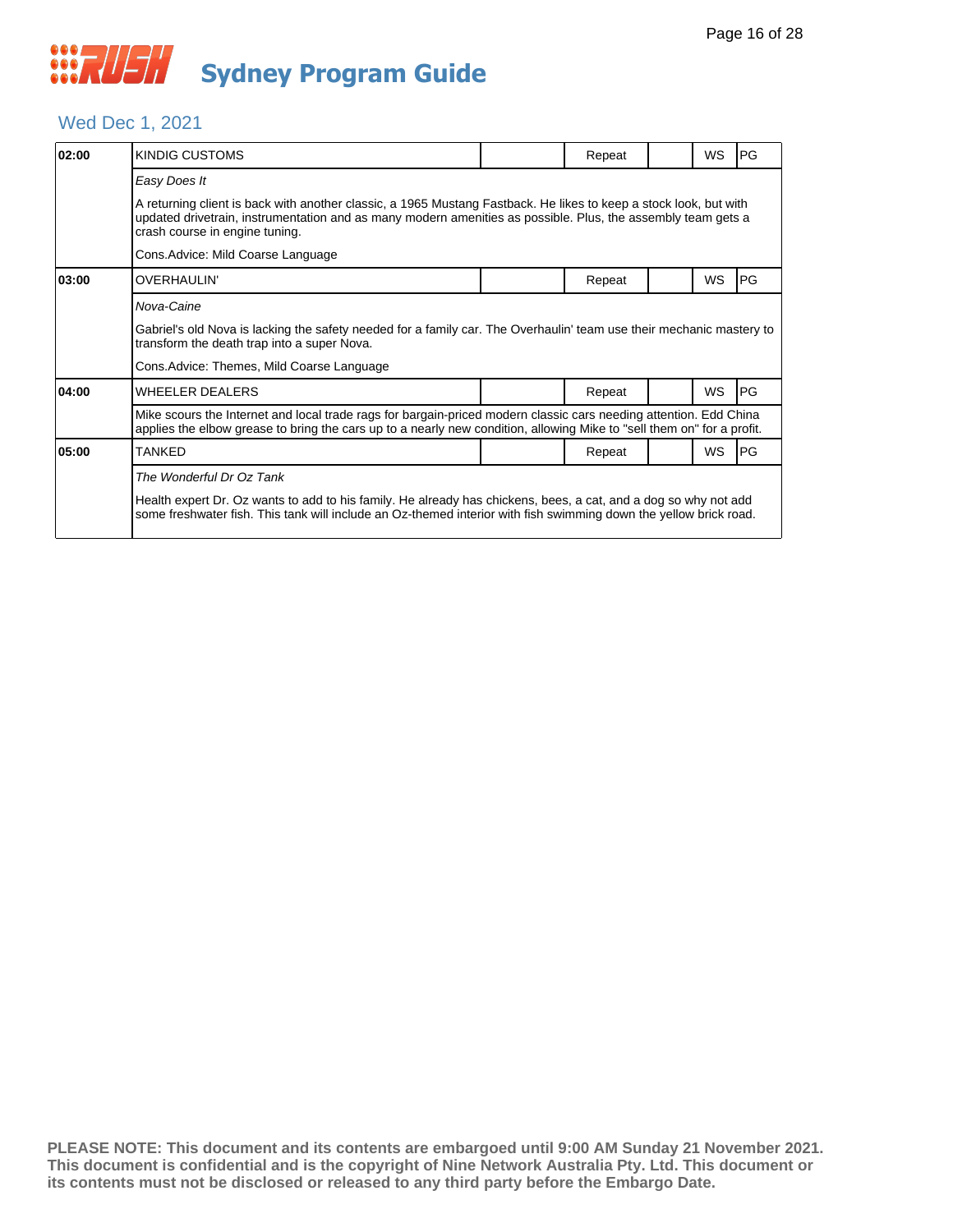#### Thu Dec 2, 2021

| 06:00 | <b>SALVAGE HUNTERS</b>                                                                                                                                                                                                                                       |  | Repeat |  | WS | G   |  |  |
|-------|--------------------------------------------------------------------------------------------------------------------------------------------------------------------------------------------------------------------------------------------------------------|--|--------|--|----|-----|--|--|
|       | Meet modern-day treasure hunter Drew Pritchard. With demanding customers, high turnover, and one of the biggest<br>salvage yards in the UK, Drew is constantly on the road in search of derelict gems and for forgotten remnants.                            |  |        |  |    |     |  |  |
| 07:00 | <b>OVERHAULIN'</b>                                                                                                                                                                                                                                           |  | Repeat |  | WS | PG  |  |  |
|       | Customs                                                                                                                                                                                                                                                      |  |        |  |    |     |  |  |
|       | The team help make Martin's dream of restoring his dad's old Impala come true with a complete auto makeover.                                                                                                                                                 |  |        |  |    |     |  |  |
|       | Cons.Advice: Themes, Mild Coarse Language                                                                                                                                                                                                                    |  |        |  |    |     |  |  |
| 08:00 | <b>WHEELER DEALERS</b>                                                                                                                                                                                                                                       |  | Repeat |  | WS | PG  |  |  |
|       | Mike scours the Internet and local trade rags for bargain-priced modern classic cars needing attention. Edd China<br>applies the elbow grease to bring the cars up to a nearly new condition, allowing Mike to "sell them on" for a profit.                  |  |        |  |    |     |  |  |
| 09:00 | TANKED                                                                                                                                                                                                                                                       |  | Repeat |  | WS | PG  |  |  |
|       | <b>Wildfire Rescue Tribute Tank</b>                                                                                                                                                                                                                          |  |        |  |    |     |  |  |
|       | Coddingtown Center in Santa Rosa, California has tasked the guys with a very special tank. To kick off their new<br>remodel, they want Wayde and Brett to make an aquarium that pays respects to the heroes that helped the area<br>during recent wildfires. |  |        |  |    |     |  |  |
| 10:00 | <b>GARAGE SQUAD</b>                                                                                                                                                                                                                                          |  | Repeat |  | WS | PG  |  |  |
|       | Santa's New Sleigh                                                                                                                                                                                                                                           |  |        |  |    |     |  |  |
|       | The elves fix a 1930s era rat rods into Santa's sleigh to deliver goods during the holidays.                                                                                                                                                                 |  |        |  |    |     |  |  |
|       | Cons.Advice: Mild Coarse Language                                                                                                                                                                                                                            |  |        |  |    |     |  |  |
| 11:00 | <b>SALVAGE HUNTERS</b>                                                                                                                                                                                                                                       |  | Repeat |  | WS | G   |  |  |
|       | Meet modern-day treasure hunter Drew Pritchard. With demanding customers, high turnover, and one of the biggest<br>salvage yards in the UK, Drew is constantly on the road in search of derelict gems and for forgotten remnants.                            |  |        |  |    |     |  |  |
| 12:00 | SPEED IS THE NEW BLACK                                                                                                                                                                                                                                       |  | Repeat |  | WS | M   |  |  |
|       | Mini Car, Mega Power                                                                                                                                                                                                                                         |  |        |  |    |     |  |  |
|       | A lover of small cars and fast speeds has Noah and the team rebuild her 1970 Mini so she can race her boyfriend<br>and enjoy zippy rides on country drives. A massive horsepower upgrade makes this Mini one huge beast.                                     |  |        |  |    |     |  |  |
|       | Cons. Advice: Some Coarse Language, Dangerous Behaviour                                                                                                                                                                                                      |  |        |  |    |     |  |  |
| 13:00 | TRUTH BEHIND THE MOON LANDING                                                                                                                                                                                                                                |  | Repeat |  | WS | M   |  |  |
|       | CIA'S Secret Space War                                                                                                                                                                                                                                       |  |        |  |    |     |  |  |
|       | The 1969 moon landing is the subject of numerous conspiracy theories asking whether it really happened. Could it<br>have been faked for propaganda purposes?                                                                                                 |  |        |  |    |     |  |  |
|       | Cons.Advice: Themes                                                                                                                                                                                                                                          |  |        |  |    |     |  |  |
| 14:00 | WHEELER DEALERS                                                                                                                                                                                                                                              |  | Repeat |  | WS | PG. |  |  |
|       | Mike scours the Internet and local trade rags for bargain-priced modern classic cars needing attention. Edd China<br>applies the elbow grease to bring the cars up to a nearly new condition, allowing Mike to "sell them on" for a profit.                  |  |        |  |    |     |  |  |
| 15:00 | OVERHAULIN'                                                                                                                                                                                                                                                  |  | Repeat |  | WS | PG  |  |  |
|       | Customs                                                                                                                                                                                                                                                      |  |        |  |    |     |  |  |
|       | The team help make Martin's dream of restoring his dad's old Impala come true with a complete auto makeover.                                                                                                                                                 |  |        |  |    |     |  |  |
|       | Cons.Advice: Themes, Mild Coarse Language                                                                                                                                                                                                                    |  |        |  |    |     |  |  |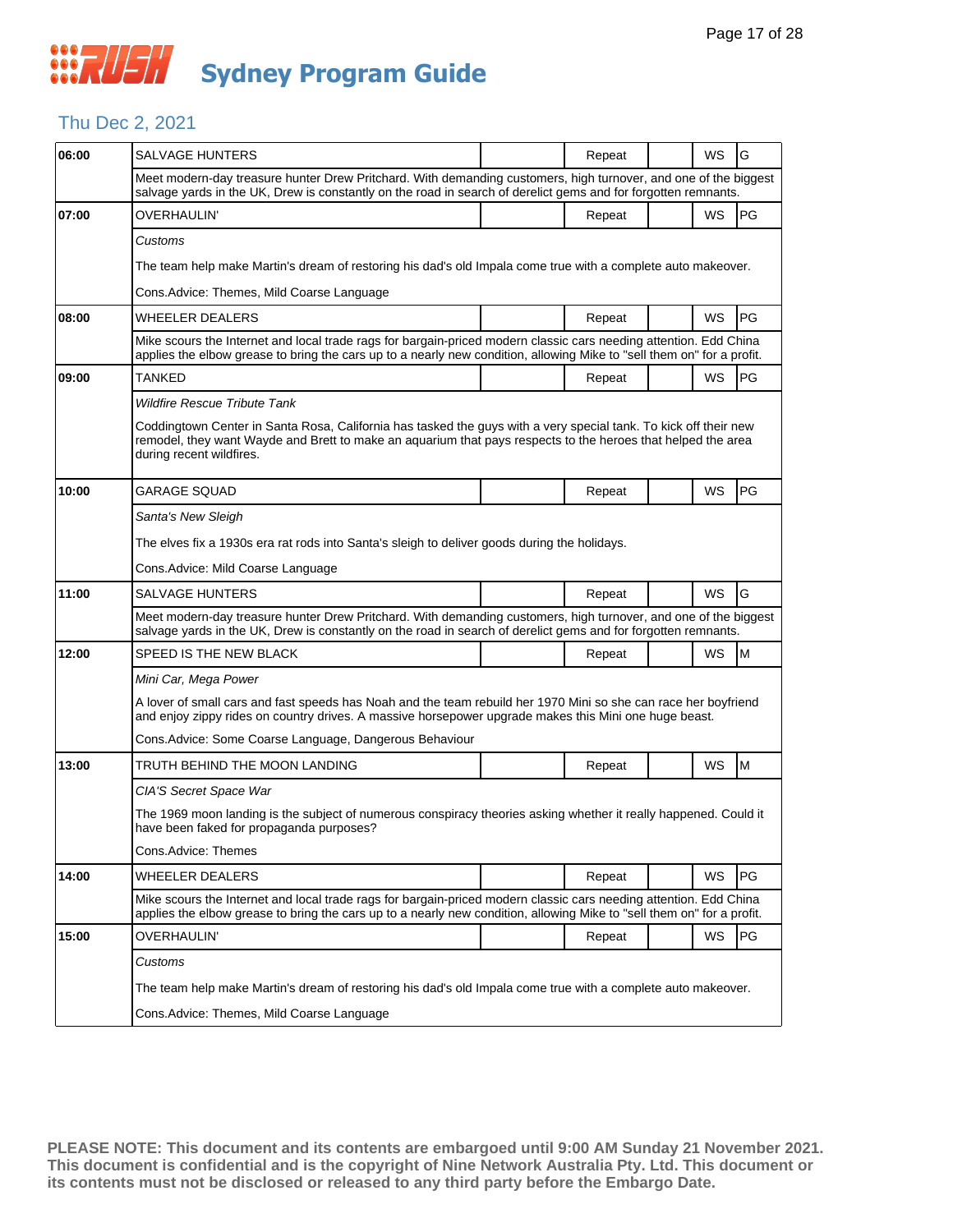#### Thu Dec 2, 2021

| 16:00 | <b>GARAGE SQUAD</b>                                                                                                                                                                                                                                                                                 |  | Repeat |  | WS        | <b>PG</b> |  |  |  |
|-------|-----------------------------------------------------------------------------------------------------------------------------------------------------------------------------------------------------------------------------------------------------------------------------------------------------|--|--------|--|-----------|-----------|--|--|--|
|       | Disheveled Datsun                                                                                                                                                                                                                                                                                   |  |        |  |           |           |  |  |  |
|       | A motorcycle mechanic possesses a rare 1970 Datsun 240Z with problems both under the hood and inside the<br>vehicle.                                                                                                                                                                                |  |        |  |           |           |  |  |  |
|       | Cons. Advice: Mild Coarse Language                                                                                                                                                                                                                                                                  |  |        |  |           |           |  |  |  |
| 16:30 | <b>SALVAGE HUNTERS</b>                                                                                                                                                                                                                                                                              |  | Repeat |  | <b>WS</b> | IG        |  |  |  |
|       | Meet modern-day treasure hunter Drew Pritchard. With demanding customers, high turnover, and one of the biggest<br>salvage yards in the UK, Drew is constantly on the road in search of derelict gems and for forgotten remnants.                                                                   |  |        |  |           |           |  |  |  |
| 17:30 | TANKED                                                                                                                                                                                                                                                                                              |  | Repeat |  | <b>WS</b> | IPG.      |  |  |  |
|       | <b>Wildfire Rescue Tribute Tank</b><br>Coddingtown Center in Santa Rosa, California has tasked the guys with a very special tank. To kick off their new<br>remodel, they want Wayde and Brett to make an aguarium that pays respects to the heroes that helped the area<br>during recent wildfires. |  |        |  |           |           |  |  |  |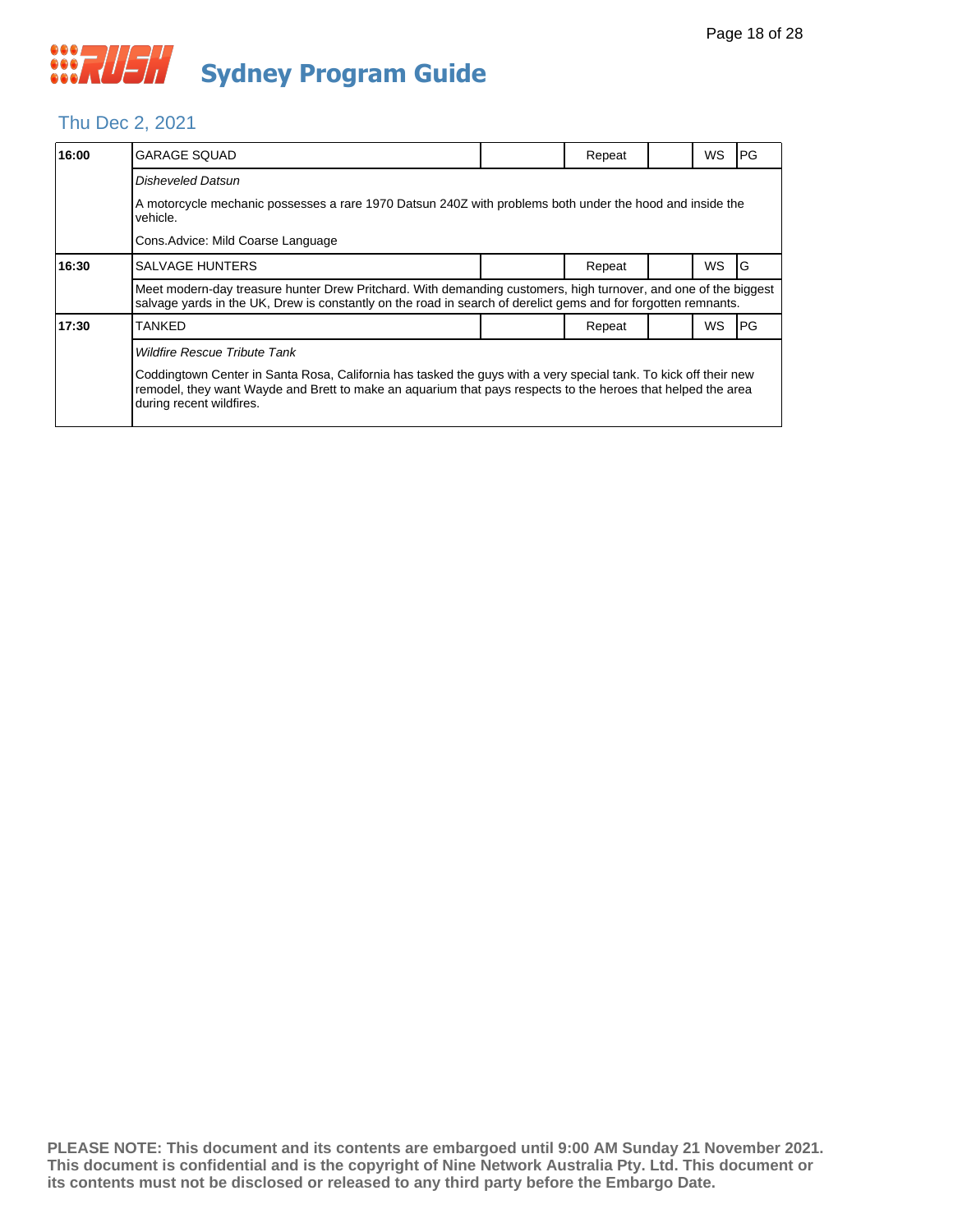#### Thu Dec 2, 2021

| 18:30 | <b>WHEELER DEALERS</b>                                                                                                                                                                                                                                       |           | Repeat |  | WS        | <b>PG</b> |  |  |  |
|-------|--------------------------------------------------------------------------------------------------------------------------------------------------------------------------------------------------------------------------------------------------------------|-----------|--------|--|-----------|-----------|--|--|--|
|       | Mike scours the Internet and local trade rags for bargain-priced modern classic cars needing attention. Edd China<br>applies the elbow grease to bring the cars up to a nearly new condition, allowing Mike to "sell them on" for a profit.                  |           |        |  |           |           |  |  |  |
| 19:30 | <b>TBA</b>                                                                                                                                                                                                                                                   | Captioned |        |  | WS        | G         |  |  |  |
|       | Information To Follow.                                                                                                                                                                                                                                       |           |        |  |           |           |  |  |  |
| 20:30 | <b>STREET OUTLAWS</b>                                                                                                                                                                                                                                        |           |        |  | <b>WS</b> | M         |  |  |  |
|       | <b>Burning Rubber Down Under</b>                                                                                                                                                                                                                             |           |        |  |           |           |  |  |  |
|       | They can't say no when they're invited to Summernats, an annual burnout competition in Australia. They buy a new<br>truck, ship it to Australia, and get it ready in time to learn the true definition of burning rubber.                                    |           |        |  |           |           |  |  |  |
|       | Cons. Advice: Adult Themes, Some Coarse Language                                                                                                                                                                                                             |           |        |  |           |           |  |  |  |
| 21:30 | STREET OUTLAWS: NO PREP KINGS                                                                                                                                                                                                                                |           |        |  | WS        | M         |  |  |  |
|       | Game On                                                                                                                                                                                                                                                      |           |        |  |           |           |  |  |  |
|       | Team NOLA is ready to take revenge as the racers head into the second round at Route 66 Raceway.                                                                                                                                                             |           |        |  |           |           |  |  |  |
|       | Cons.Advice: Mature Themes, Some Coarse Language                                                                                                                                                                                                             |           |        |  |           |           |  |  |  |
| 22:30 | SPEED IS THE NEW BLACK                                                                                                                                                                                                                                       |           | Repeat |  | WS        | M         |  |  |  |
|       | Who's The Boss?                                                                                                                                                                                                                                              |           |        |  |           |           |  |  |  |
|       | Noah has his hands full modifying a 1957 Chevy Bel Air. But a mystery client that they've never met has high<br>demands for turning a '69 Camaro into a luxury ride.                                                                                         |           |        |  |           |           |  |  |  |
|       | Cons.Advice: Some Coarse Language                                                                                                                                                                                                                            |           |        |  |           |           |  |  |  |
| 23:30 | TBA                                                                                                                                                                                                                                                          | Captioned |        |  | WS        | G         |  |  |  |
|       | Information To Follow.                                                                                                                                                                                                                                       |           |        |  |           |           |  |  |  |
| 00:30 | STREET OUTLAWS                                                                                                                                                                                                                                               |           | Repeat |  | WS        | M         |  |  |  |
|       | <b>Burning Rubber Down Under</b>                                                                                                                                                                                                                             |           |        |  |           |           |  |  |  |
|       | They can't say no when they're invited to Summernats, an annual burnout competition in Australia. They buy a new<br>truck, ship it to Australia, and get it ready in time to learn the true definition of burning rubber.                                    |           |        |  |           |           |  |  |  |
|       | Cons.Advice: Adult Themes, Some Coarse Language                                                                                                                                                                                                              |           |        |  |           |           |  |  |  |
| 01:30 | STREET OUTLAWS: NO PREP KINGS                                                                                                                                                                                                                                |           | Repeat |  | WS        | M         |  |  |  |
|       | Game On                                                                                                                                                                                                                                                      |           |        |  |           |           |  |  |  |
|       | Team NOLA is ready to take revenge as the racers head into the second round at Route 66 Raceway.                                                                                                                                                             |           |        |  |           |           |  |  |  |
|       | Cons.Advice: Mature Themes, Some Coarse Language                                                                                                                                                                                                             |           |        |  |           |           |  |  |  |
| 02:30 | <b>TANKED</b>                                                                                                                                                                                                                                                |           | Repeat |  | WS        | <b>PG</b> |  |  |  |
|       | <b>Wildfire Rescue Tribute Tank</b>                                                                                                                                                                                                                          |           |        |  |           |           |  |  |  |
|       | Coddingtown Center in Santa Rosa, California has tasked the guys with a very special tank. To kick off their new<br>remodel, they want Wayde and Brett to make an aquarium that pays respects to the heroes that helped the area<br>during recent wildfires. |           |        |  |           |           |  |  |  |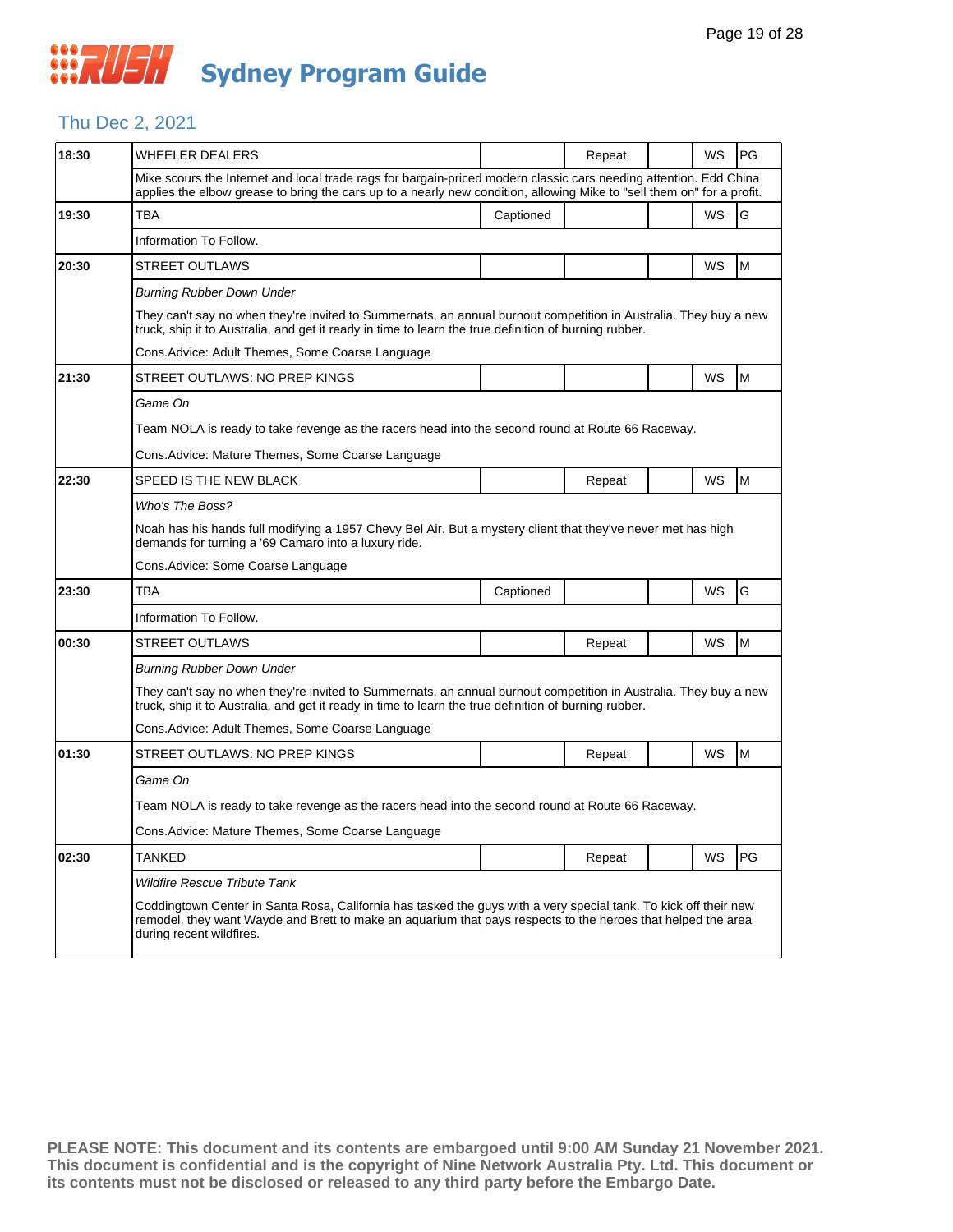#### Thu Dec 2, 2021

| 03:30 | <b>SALVAGE HUNTERS</b>                                                                                                                                                                                                            |  | Repeat |  | <b>WS</b> | G    |  |  |  |
|-------|-----------------------------------------------------------------------------------------------------------------------------------------------------------------------------------------------------------------------------------|--|--------|--|-----------|------|--|--|--|
|       | Meet modern-day treasure hunter Drew Pritchard. With demanding customers, high turnover, and one of the biggest<br>salvage yards in the UK, Drew is constantly on the road in search of derelict gems and for forgotten remnants. |  |        |  |           |      |  |  |  |
| 04:30 | <b>GARAGE SQUAD</b>                                                                                                                                                                                                               |  | Repeat |  | <b>WS</b> | IPG. |  |  |  |
|       | Disheveled Datsun                                                                                                                                                                                                                 |  |        |  |           |      |  |  |  |
|       | A motorcycle mechanic possesses a rare 1970 Datsun 240Z with problems both under the hood and inside the<br>vehicle.                                                                                                              |  |        |  |           |      |  |  |  |
|       | Cons. Advice: Mild Coarse Language                                                                                                                                                                                                |  |        |  |           |      |  |  |  |
| 05:00 | <b>STREET OUTLAWS</b>                                                                                                                                                                                                             |  | Repeat |  | <b>WS</b> | IM.  |  |  |  |
|       | <b>Burning Rubber Down Under</b>                                                                                                                                                                                                  |  |        |  |           |      |  |  |  |
|       | They can't say no when they're invited to Summernats, an annual burnout competition in Australia. They buy a new<br>truck, ship it to Australia, and get it ready in time to learn the true definition of burning rubber.         |  |        |  |           |      |  |  |  |
|       | Cons. Advice: Adult Themes, Some Coarse Language                                                                                                                                                                                  |  |        |  |           |      |  |  |  |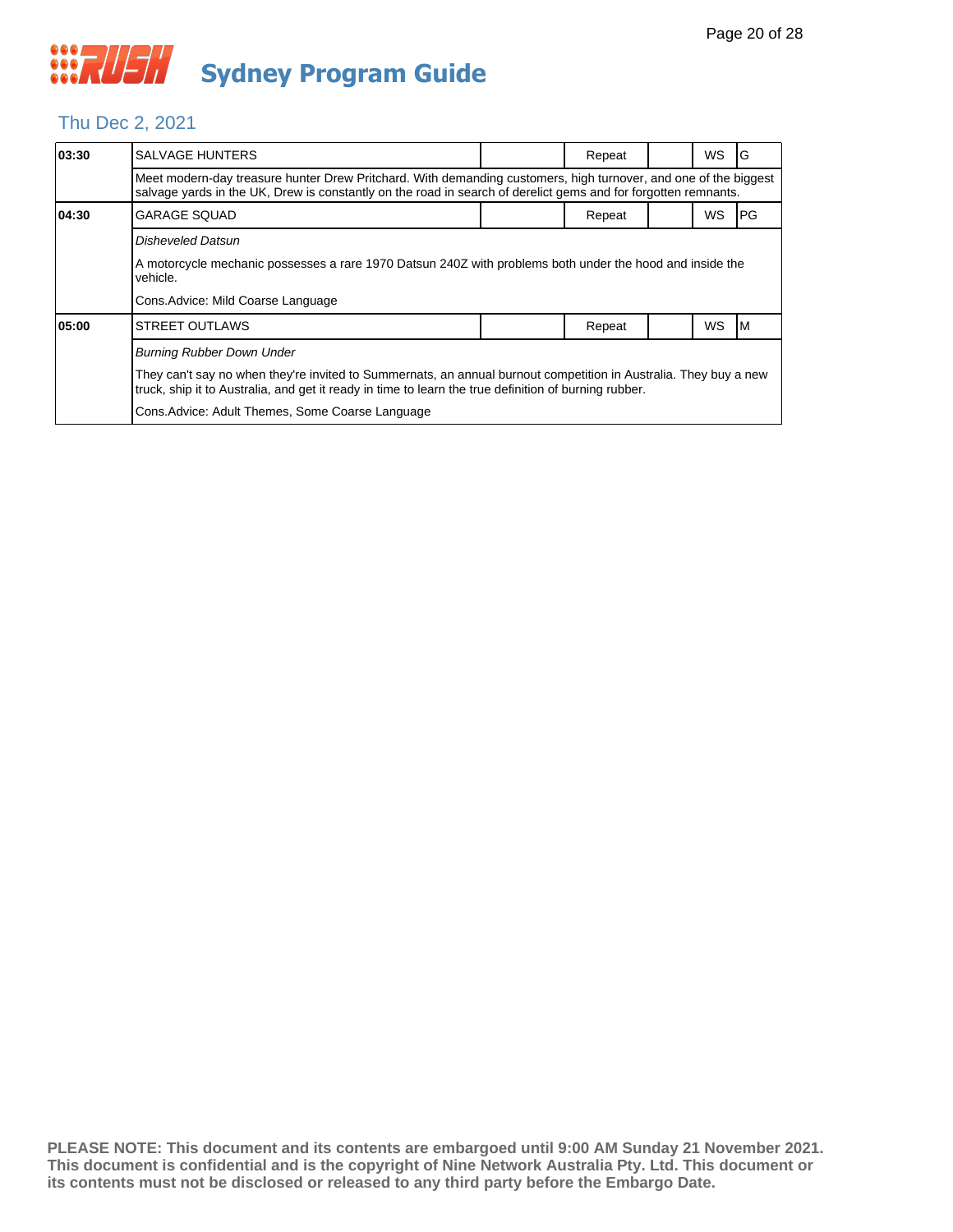#### Fri Dec 3, 2021

| 06:00 | <b>GARAGE SQUAD</b>                                                                                                                                                                                                                         |           | Repeat |  | WS        | PG |  |  |  |
|-------|---------------------------------------------------------------------------------------------------------------------------------------------------------------------------------------------------------------------------------------------|-----------|--------|--|-----------|----|--|--|--|
|       | Santa's New Sleigh                                                                                                                                                                                                                          |           |        |  |           |    |  |  |  |
|       | The elves fix a 1930s era rat rods into Santa's sleigh to deliver goods during the holidays.                                                                                                                                                |           |        |  |           |    |  |  |  |
|       | Cons.Advice: Mild Coarse Language                                                                                                                                                                                                           |           |        |  |           |    |  |  |  |
| 07:00 | OVERHAULIN'                                                                                                                                                                                                                                 |           | Repeat |  | WS        | PG |  |  |  |
|       | <b>Firey Brit</b>                                                                                                                                                                                                                           |           |        |  |           |    |  |  |  |
|       | Andrew hopes to restore Joanna's spirits with a massive Magnum makeover this week. The Overhaulin' boys<br>attempt to lend a hand and help make their dreams come true.                                                                     |           |        |  |           |    |  |  |  |
|       | Cons.Advice: Themes, Mild Coarse Language                                                                                                                                                                                                   |           |        |  |           |    |  |  |  |
| 08:00 | <b>WHEELER DEALERS</b>                                                                                                                                                                                                                      |           | Repeat |  | WS        | PG |  |  |  |
|       | Mike scours the Internet and local trade rags for bargain-priced modern classic cars needing attention. Edd China<br>applies the elbow grease to bring the cars up to a nearly new condition, allowing Mike to "sell them on" for a profit. |           |        |  |           |    |  |  |  |
| 09:00 | TANKED                                                                                                                                                                                                                                      |           | Repeat |  | WS        | PG |  |  |  |
|       | Demarcus Cousins and a Snake Tank                                                                                                                                                                                                           |           |        |  |           |    |  |  |  |
|       | Wayde and Brett have two clients who want aquariums in their own backyard. Basketball superstar DeMarcus<br>Cousins wants a corner tank for his Las Vegas home. Meanwhile, a pet store in town wants a tank for both fish and<br>reptiles.  |           |        |  |           |    |  |  |  |
| 10:00 | ТВА                                                                                                                                                                                                                                         | Captioned |        |  | WS        | G  |  |  |  |
|       | Information To Follow.                                                                                                                                                                                                                      |           |        |  |           |    |  |  |  |
| 11:00 | <b>SALVAGE HUNTERS</b>                                                                                                                                                                                                                      |           | Repeat |  | WS        | G  |  |  |  |
|       | Meet modern-day treasure hunter Drew Pritchard. With demanding customers, high turnover, and one of the biggest<br>salvage yards in the UK, Drew is constantly on the road in search of derelict gems and for forgotten remnants.           |           |        |  |           |    |  |  |  |
| 12:00 | STREET OUTLAWS                                                                                                                                                                                                                              |           | Repeat |  | WS        | M  |  |  |  |
|       | <b>Burning Rubber Down Under</b>                                                                                                                                                                                                            |           |        |  |           |    |  |  |  |
|       | They can't say no when they're invited to Summernats, an annual burnout competition in Australia. They buy a new<br>truck, ship it to Australia, and get it ready in time to learn the true definition of burning rubber.                   |           |        |  |           |    |  |  |  |
|       | Cons. Advice: Adult Themes, Some Coarse Language                                                                                                                                                                                            |           |        |  |           |    |  |  |  |
| 13:00 | ABALONE WARS                                                                                                                                                                                                                                |           | Repeat |  | WS        | PG |  |  |  |
|       | Take a look at the underwater escapades of valiant divers who risk their lives and plunge into the shark-dwelling<br>regions of the Southern Ocean, for precious abalone.                                                                   |           |        |  |           |    |  |  |  |
|       | Cons.Advice: Themes, Mild Coarse Language                                                                                                                                                                                                   |           |        |  |           |    |  |  |  |
| 14:00 | <b>WHEELER DEALERS</b>                                                                                                                                                                                                                      |           | Repeat |  | WS        | PG |  |  |  |
|       | Mike scours the Internet and local trade rags for bargain-priced modern classic cars needing attention. Edd China<br>applies the elbow grease to bring the cars up to a nearly new condition, allowing Mike to "sell them on" for a profit. |           |        |  |           |    |  |  |  |
| 15:00 | OVERHAULIN'                                                                                                                                                                                                                                 |           | Repeat |  | <b>WS</b> | PG |  |  |  |
|       | Firey Brit                                                                                                                                                                                                                                  |           |        |  |           |    |  |  |  |
|       | Andrew hopes to restore Joanna's spirits with a massive Magnum makeover this week. The Overhaulin' boys<br>attempt to lend a hand and help make their dreams come true.                                                                     |           |        |  |           |    |  |  |  |
|       | Cons. Advice: Themes, Mild Coarse Language                                                                                                                                                                                                  |           |        |  |           |    |  |  |  |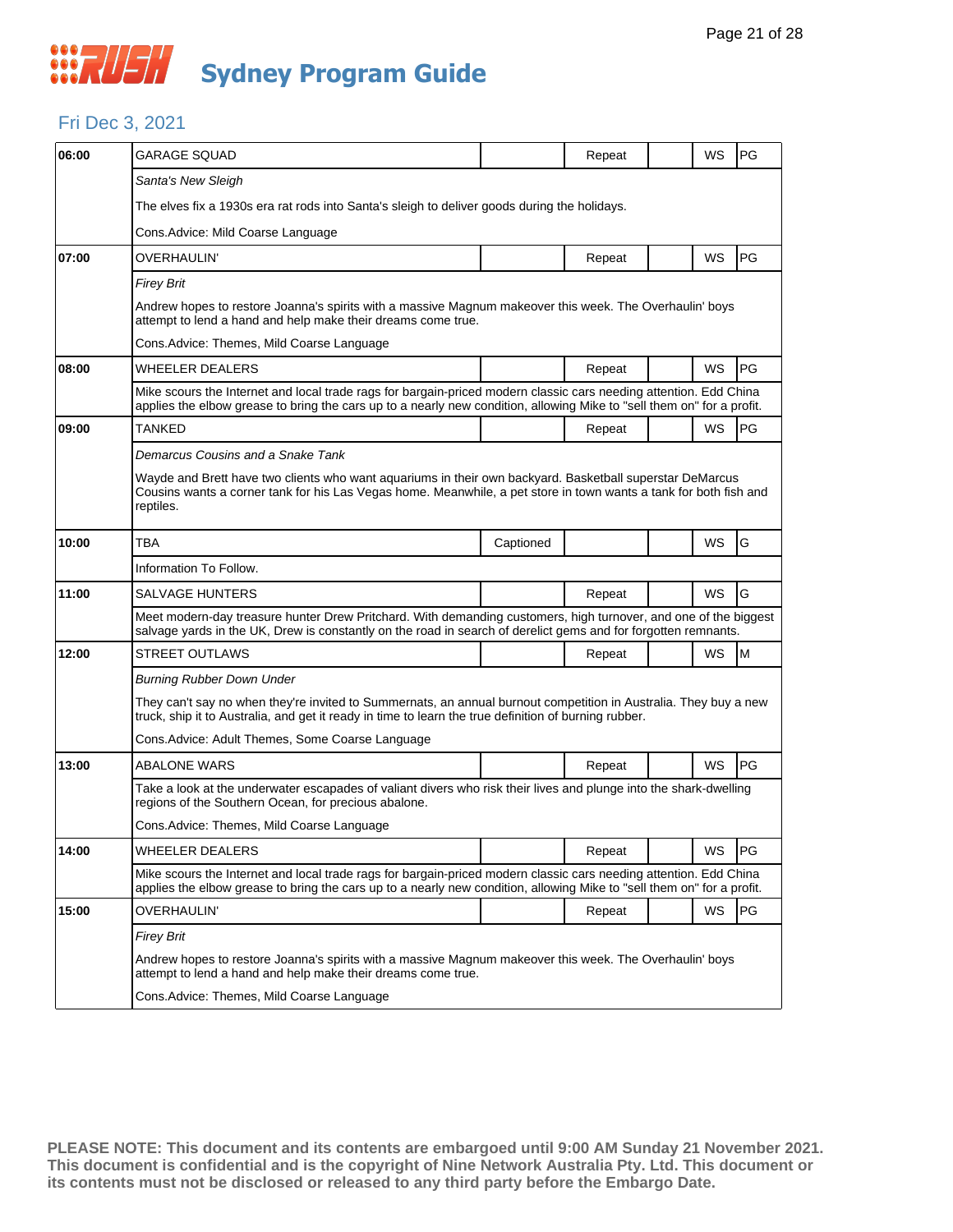#### Fri Dec 3, 2021

| 16:00 | <b>GARAGE SQUAD</b>                                                                                                                                                                                                                                                             |  | Repeat |  | WS        | <b>PG</b> |  |  |
|-------|---------------------------------------------------------------------------------------------------------------------------------------------------------------------------------------------------------------------------------------------------------------------------------|--|--------|--|-----------|-----------|--|--|
|       | Shell of a Chevelle                                                                                                                                                                                                                                                             |  |        |  |           |           |  |  |
|       | An older and wiser man hopes that his long-abused 1968 Chevelle Malibu can get a second chance at the hands of<br>the Garage Squad.                                                                                                                                             |  |        |  |           |           |  |  |
|       | Cons. Advice: Mild Coarse Language                                                                                                                                                                                                                                              |  |        |  |           |           |  |  |
| 16:30 | <b>SALVAGE HUNTERS</b>                                                                                                                                                                                                                                                          |  | Repeat |  | <b>WS</b> | IG        |  |  |
|       | Meet modern-day treasure hunter Drew Pritchard. With demanding customers, high turnover, and one of the biggest<br>salvage yards in the UK, Drew is constantly on the road in search of derelict gems and for forgotten remnants.                                               |  |        |  |           |           |  |  |
| 17:30 | <b>TANKED</b>                                                                                                                                                                                                                                                                   |  | Repeat |  | <b>WS</b> | IPG.      |  |  |
|       | Demarcus Cousins and a Snake Tank<br>Wayde and Brett have two clients who want aquariums in their own backyard. Basketball superstar DeMarcus<br>Cousins wants a corner tank for his Las Vegas home. Meanwhile, a pet store in town wants a tank for both fish and<br>reptiles. |  |        |  |           |           |  |  |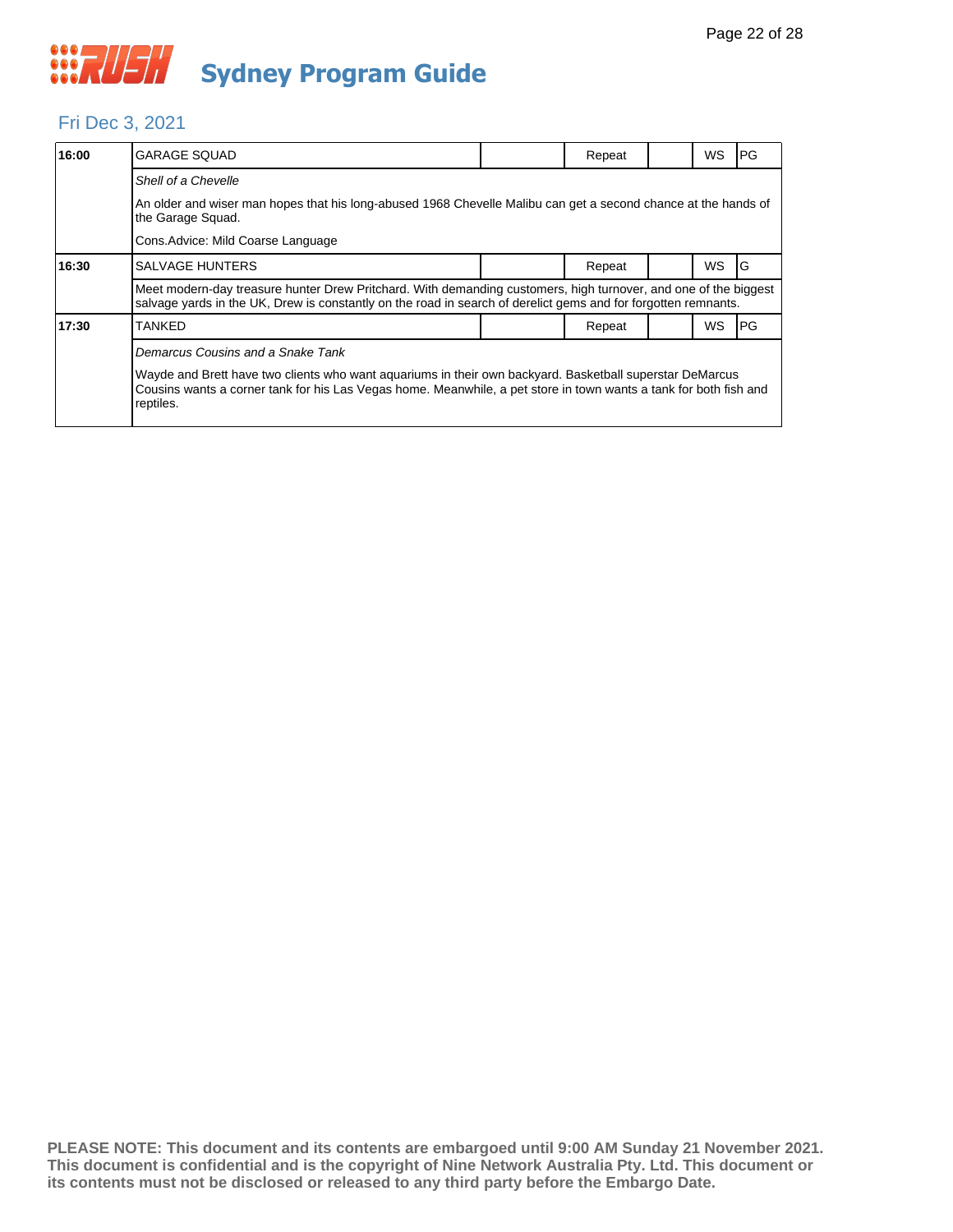#### Fri Dec 3, 2021

| 18:30 | <b>WHEELER DEALERS</b>                                                                                                                                                                                                                              |  | Repeat |  | WS        | PG |  |  |  |
|-------|-----------------------------------------------------------------------------------------------------------------------------------------------------------------------------------------------------------------------------------------------------|--|--------|--|-----------|----|--|--|--|
|       | Mike scours the Internet and local trade rags for bargain-priced modern classic cars needing attention. Edd China<br>applies the elbow grease to bring the cars up to a nearly new condition, allowing Mike to "sell them on" for a profit.         |  |        |  |           |    |  |  |  |
| 19:30 | UNEXPLAINED AND UNEXPLORED                                                                                                                                                                                                                          |  |        |  | <b>WS</b> | PG |  |  |  |
|       | Hunt for the Ark of the Covenant                                                                                                                                                                                                                    |  |        |  |           |    |  |  |  |
|       | New clues taken from long-lost maps offer fresh leads in the hunt for the Ark of the Covenant.                                                                                                                                                      |  |        |  |           |    |  |  |  |
| 20:30 | <b>EXPEDITION UNKNOWN</b>                                                                                                                                                                                                                           |  |        |  | WS        | PG |  |  |  |
|       | <b>Mysteries of Jesus</b>                                                                                                                                                                                                                           |  |        |  |           |    |  |  |  |
|       | Josh travels to the Holy Land to investigate a mystery of biblical proportions: where was Jesus actually born? The<br>investigation leads to explosive revelations that may change our understanding of Jesus' origin story.                        |  |        |  |           |    |  |  |  |
| 21:30 | TRUTH BEHIND THE MOON LANDING                                                                                                                                                                                                                       |  |        |  | <b>WS</b> | M  |  |  |  |
|       | The Hollywood Conspiracy                                                                                                                                                                                                                            |  |        |  |           |    |  |  |  |
|       | Some believe that the moon's waving American flag is the smoking gun that NASA faked the moon landing, and as<br>a team of experts investigate this strange piece of evidence, the trail leads all the way to some of Hollywood's<br>biggest names. |  |        |  |           |    |  |  |  |
|       | Cons.Advice: Themes                                                                                                                                                                                                                                 |  |        |  |           |    |  |  |  |
| 22:30 | ALIEN ENCOUNTERS                                                                                                                                                                                                                                    |  |        |  | WS        | M  |  |  |  |
|       | The Phrophecies                                                                                                                                                                                                                                     |  |        |  |           |    |  |  |  |
|       | More hybrids connect to the quantum computer and they become more powerful, and the computer becomes more<br>self-aware. The combined brainpower is able to crunch unprecedented data and calculate the future.                                     |  |        |  |           |    |  |  |  |
|       | Cons.Advice: Mature Themes                                                                                                                                                                                                                          |  |        |  |           |    |  |  |  |
| 23:30 | <b>ICE COLD GOLD</b>                                                                                                                                                                                                                                |  | Repeat |  | WS        | M  |  |  |  |
|       | Golden Glacier                                                                                                                                                                                                                                      |  |        |  |           |    |  |  |  |
|       | Eric, our lead geologist, continues to battle gold fever as he pushes himself and his team well past their limits in<br>order to find gold. The miners have only two days left at camp to explore the three most dangerous areas in Saqqaq.         |  |        |  |           |    |  |  |  |
|       | Cons. Advice: Some Coarse Language                                                                                                                                                                                                                  |  |        |  |           |    |  |  |  |
| 00:30 | UNEXPLAINED AND UNEXPLORED                                                                                                                                                                                                                          |  | Repeat |  | WS        | PG |  |  |  |
|       | Hunt for the Ark of the Covenant                                                                                                                                                                                                                    |  |        |  |           |    |  |  |  |
|       | New clues taken from long-lost maps offer fresh leads in the hunt for the Ark of the Covenant.                                                                                                                                                      |  |        |  |           |    |  |  |  |
| 01:30 | <b>EXPEDITION UNKNOWN</b>                                                                                                                                                                                                                           |  | Repeat |  | WS        | PG |  |  |  |
|       | <b>Mysteries of Jesus</b>                                                                                                                                                                                                                           |  |        |  |           |    |  |  |  |
|       | Josh travels to the Holy Land to investigate a mystery of biblical proportions: where was Jesus actually born? The<br>investigation leads to explosive revelations that may change our understanding of Jesus' origin story.                        |  |        |  |           |    |  |  |  |
| 02:30 | TRUTH BEHIND THE MOON LANDING                                                                                                                                                                                                                       |  | Repeat |  | WS        | M  |  |  |  |
|       |                                                                                                                                                                                                                                                     |  |        |  |           |    |  |  |  |
|       | The Hollywood Conspiracy                                                                                                                                                                                                                            |  |        |  |           |    |  |  |  |
|       | Some believe that the moon's waving American flag is the smoking gun that NASA faked the moon landing, and as<br>a team of experts investigate this strange piece of evidence, the trail leads all the way to some of Hollywood's<br>biggest names. |  |        |  |           |    |  |  |  |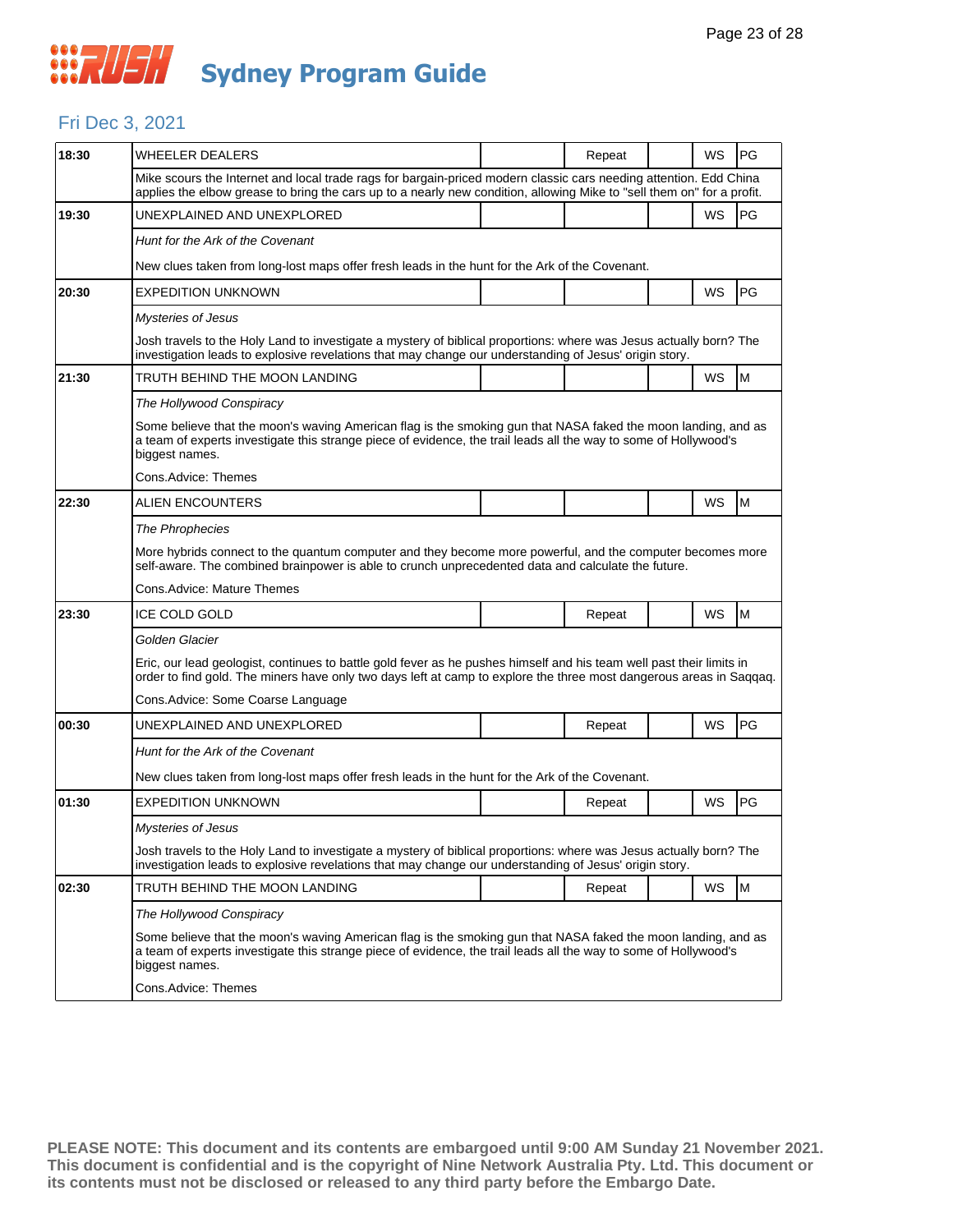#### Fri Dec 3, 2021

| 03:30 | <b>TBA</b>                                                                                                     | Captioned |        |  | <b>WS</b> | IG   |  |  |  |
|-------|----------------------------------------------------------------------------------------------------------------|-----------|--------|--|-----------|------|--|--|--|
|       | Information To Follow.                                                                                         |           |        |  |           |      |  |  |  |
| 04:30 | <b>GARAGE SQUAD</b>                                                                                            |           | Repeat |  | <b>WS</b> | IPG. |  |  |  |
|       | Shell of a Chevelle                                                                                            |           |        |  |           |      |  |  |  |
|       | An older and wiser man hopes that his long-abused 1968 Chevelle Malibu can get a second chance at the hands of |           |        |  |           |      |  |  |  |
|       | Cons. Advice: Mild Coarse Language                                                                             |           |        |  |           |      |  |  |  |
| 05:00 | UNEXPLAINED AND UNEXPLORED                                                                                     |           | Repeat |  | <b>WS</b> | IPG. |  |  |  |
|       | Hunt for the Ark of the Covenant                                                                               |           |        |  |           |      |  |  |  |
|       | New clues taken from long-lost maps offer fresh leads in the hunt for the Ark of the Covenant.                 |           |        |  |           |      |  |  |  |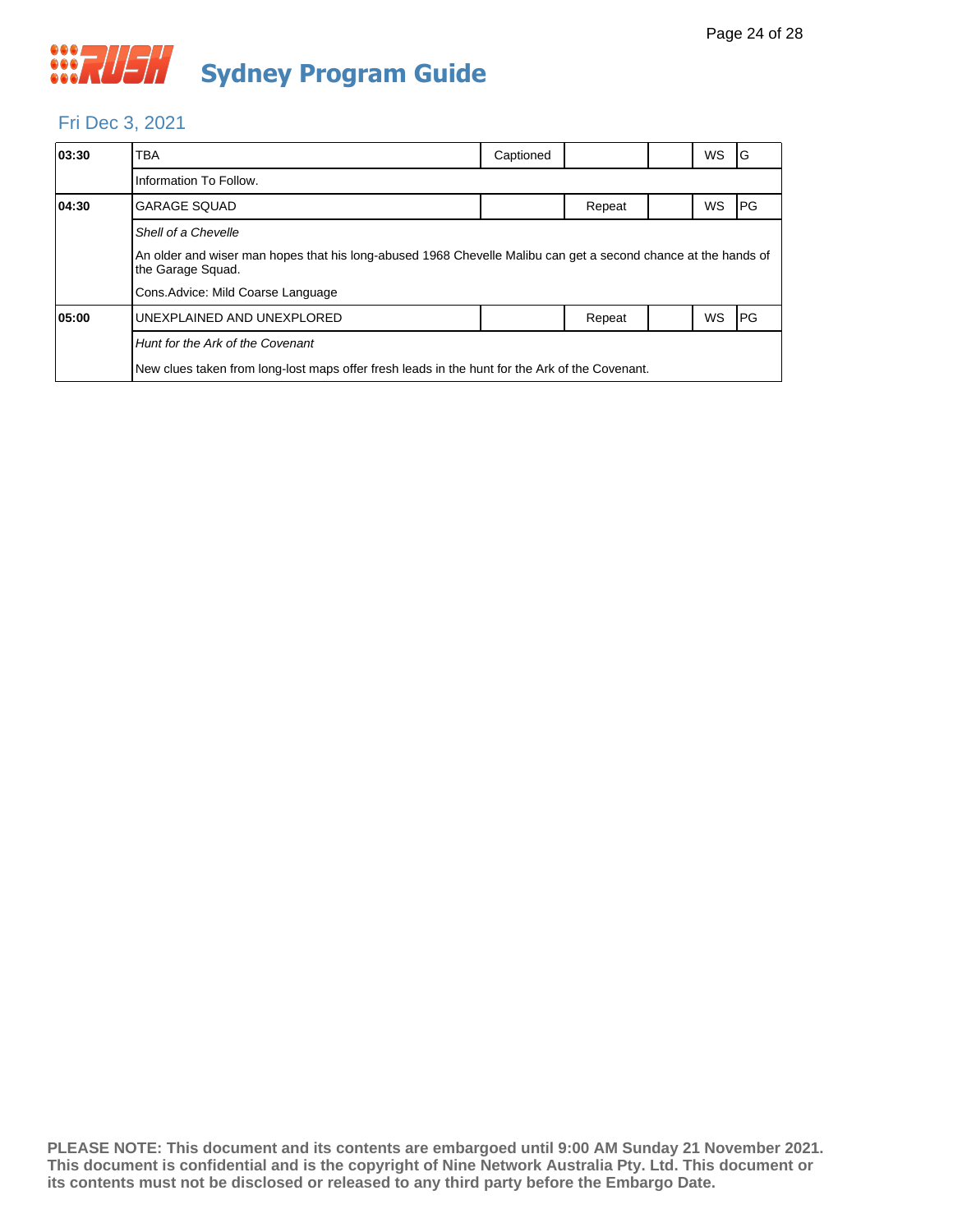#### Sat Dec 4, 2021

| 06:00 | SALVAGE HUNTERS                                                                                                                                                                                                                             |  | Repeat |  | WS | G  |  |  |
|-------|---------------------------------------------------------------------------------------------------------------------------------------------------------------------------------------------------------------------------------------------|--|--------|--|----|----|--|--|
|       | Meet modern-day treasure hunter Drew Pritchard. With demanding customers, high turnover, and one of the biggest<br>salvage yards in the UK, Drew is constantly on the road in search of derelict gems and for forgotten remnants.           |  |        |  |    |    |  |  |
| 07:00 | OVERHAULIN'                                                                                                                                                                                                                                 |  | Repeat |  | WS | PG |  |  |
|       | The Biggest Beater In America                                                                                                                                                                                                               |  |        |  |    |    |  |  |
|       | Journey across the States with the expert Overhaulin' team, as they set out to find and fully reinvent America's<br>biggest beater.                                                                                                         |  |        |  |    |    |  |  |
|       | Cons.Advice: Themes, Mild Coarse Language                                                                                                                                                                                                   |  |        |  |    |    |  |  |
| 08:00 | WHEELER DEALERS                                                                                                                                                                                                                             |  | Repeat |  | WS | PG |  |  |
|       | Mike scours the Internet and local trade rags for bargain-priced modern classic cars needing attention. Edd China<br>applies the elbow grease to bring the cars up to a nearly new condition, allowing Mike to "sell them on" for a profit. |  |        |  |    |    |  |  |
| 09:00 | TANKED                                                                                                                                                                                                                                      |  | Repeat |  | WS | PG |  |  |
|       | Urijah Faber's Ultimate Fish Tank                                                                                                                                                                                                           |  |        |  |    |    |  |  |
|       | Mixed Martial Arts fighter Urijah Faber just opened his new gym and wants a little bit of the ocean inside, (especially<br>a puffer), and a couple hosts a party for The Marine Aquarium Convention.                                        |  |        |  |    |    |  |  |
| 10:00 | GARAGE SQUAD                                                                                                                                                                                                                                |  | Repeat |  | WS | PG |  |  |
|       | Santa's New Sleigh                                                                                                                                                                                                                          |  |        |  |    |    |  |  |
|       | The elves fix a 1930s era rat rods into Santa's sleigh to deliver goods during the holidays.                                                                                                                                                |  |        |  |    |    |  |  |
|       | Cons.Advice: Mild Coarse Language                                                                                                                                                                                                           |  |        |  |    |    |  |  |
| 11:00 | <b>SALVAGE HUNTERS</b>                                                                                                                                                                                                                      |  | Repeat |  | WS | G  |  |  |
|       | Meet modern-day treasure hunter Drew Pritchard. With demanding customers, high turnover, and one of the biggest<br>salvage yards in the UK, Drew is constantly on the road in search of derelict gems and for forgotten remnants.           |  |        |  |    |    |  |  |
| 12:00 | GARAGE SQUAD                                                                                                                                                                                                                                |  | Repeat |  | WS | PG |  |  |
|       | Mopar Monster                                                                                                                                                                                                                               |  |        |  |    |    |  |  |
|       | A classic 1967 Plymouth Barracuda needs a motor, transmission lines, and other assorted work under the hood.                                                                                                                                |  |        |  |    |    |  |  |
|       | Cons.Advice: Mild Coarse Language                                                                                                                                                                                                           |  |        |  |    |    |  |  |
| 12:30 | TREASURE QUEST SNAKE ISLAND                                                                                                                                                                                                                 |  | Repeat |  | WS | PG |  |  |
|       | Jaguars Gold                                                                                                                                                                                                                                |  |        |  |    |    |  |  |
|       | The treasure hunters make a historic discovery in a cave system, but not one they expected; a run-in with a jaguar<br>leads to another revelation, but the new trajectory has tragic consequences for Capt. Keith.                          |  |        |  |    |    |  |  |
|       | Cons. Advice: Mild Coarse Language, Scary Scenes                                                                                                                                                                                            |  |        |  |    |    |  |  |
| 13:30 | UNEXPLAINED AND UNEXPLORED                                                                                                                                                                                                                  |  | Repeat |  | WS | PG |  |  |
|       | Hunt for the Ark of the Covenant                                                                                                                                                                                                            |  |        |  |    |    |  |  |
|       | New clues taken from long-lost maps offer fresh leads in the hunt for the Ark of the Covenant.                                                                                                                                              |  |        |  |    |    |  |  |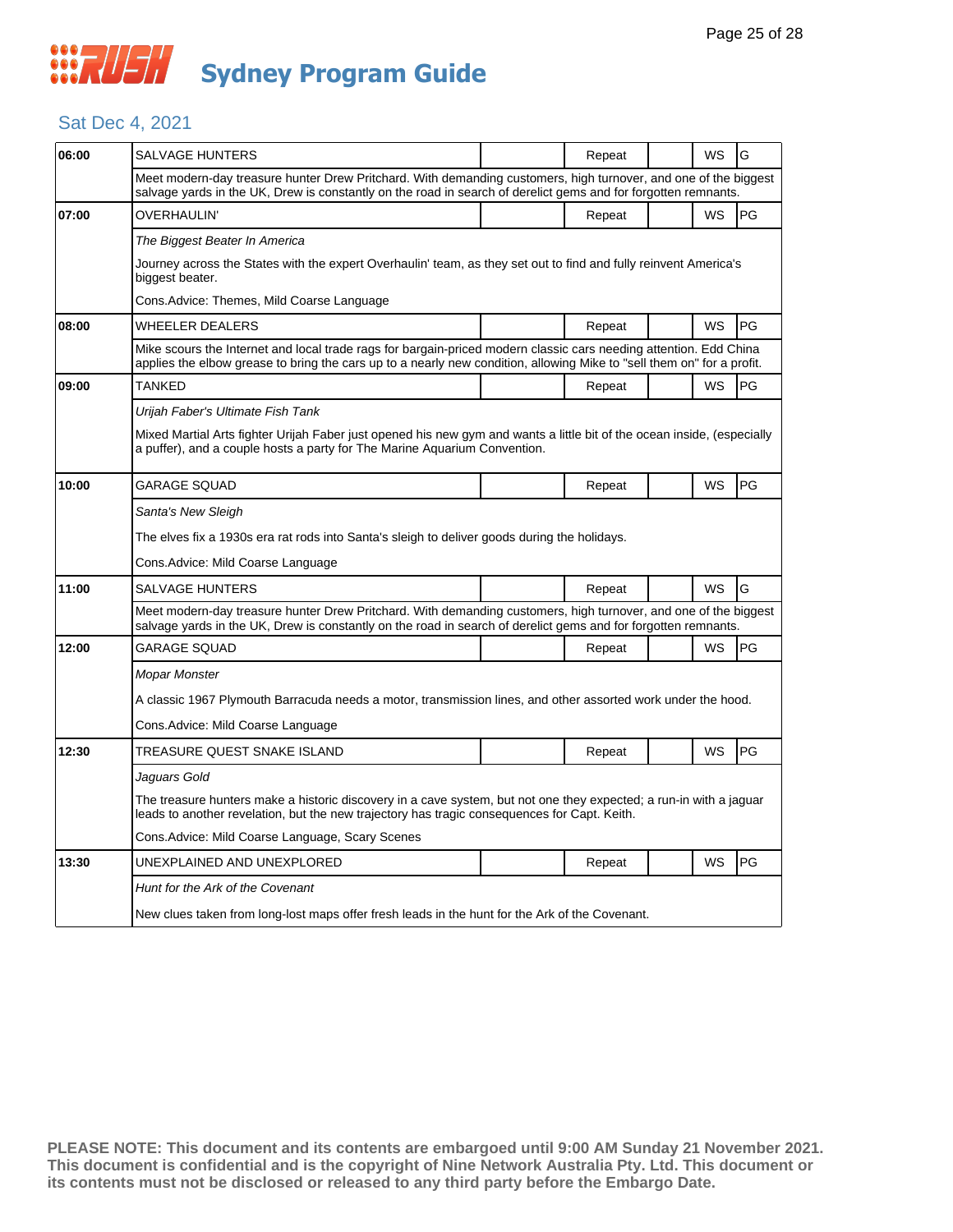#### Sat Dec 4, 2021

| 14:30                                      | <b>WHEELER DEALERS</b>                                                                                                                                                                                                                      |  | Repeat |  | <b>WS</b> | IPG. |  |
|--------------------------------------------|---------------------------------------------------------------------------------------------------------------------------------------------------------------------------------------------------------------------------------------------|--|--------|--|-----------|------|--|
|                                            | Mike scours the Internet and local trade rags for bargain-priced modern classic cars needing attention. Edd China<br>applies the elbow grease to bring the cars up to a nearly new condition, allowing Mike to "sell them on" for a profit. |  |        |  |           |      |  |
| 15:30                                      | <b>OVERHAULIN'</b>                                                                                                                                                                                                                          |  | Repeat |  | <b>WS</b> | IPG. |  |
|                                            | The Biggest Beater In America                                                                                                                                                                                                               |  |        |  |           |      |  |
|                                            | Journey across the States with the expert Overhaulin' team, as they set out to find and fully reinvent America's<br>biggest beater.                                                                                                         |  |        |  |           |      |  |
|                                            | Cons. Advice: Themes, Mild Coarse Language                                                                                                                                                                                                  |  |        |  |           |      |  |
| 16:30                                      | <b>TANKED</b>                                                                                                                                                                                                                               |  | Repeat |  | WS        | PG   |  |
|                                            | Urijah Faber's Ultimate Fish Tank                                                                                                                                                                                                           |  |        |  |           |      |  |
|                                            | Mixed Martial Arts fighter Urijah Faber just opened his new gym and wants a little bit of the ocean inside, (especially<br>a puffer), and a couple hosts a party for The Marine Aquarium Convention.                                        |  |        |  |           |      |  |
| 17:30                                      | <b>IRON RESURRECTION</b>                                                                                                                                                                                                                    |  | Repeat |  | WS        | PG   |  |
|                                            | Suicide '35                                                                                                                                                                                                                                 |  |        |  |           |      |  |
|                                            | A 1935 Chevy Master rolls into the shop, featuring a wood interior and suicide doors. But at 82 years old - it's going<br>to take a lot of MBC magic to resurrect this relic.                                                               |  |        |  |           |      |  |
| Cons. Advice: Mild Coarse Language, Themes |                                                                                                                                                                                                                                             |  |        |  |           |      |  |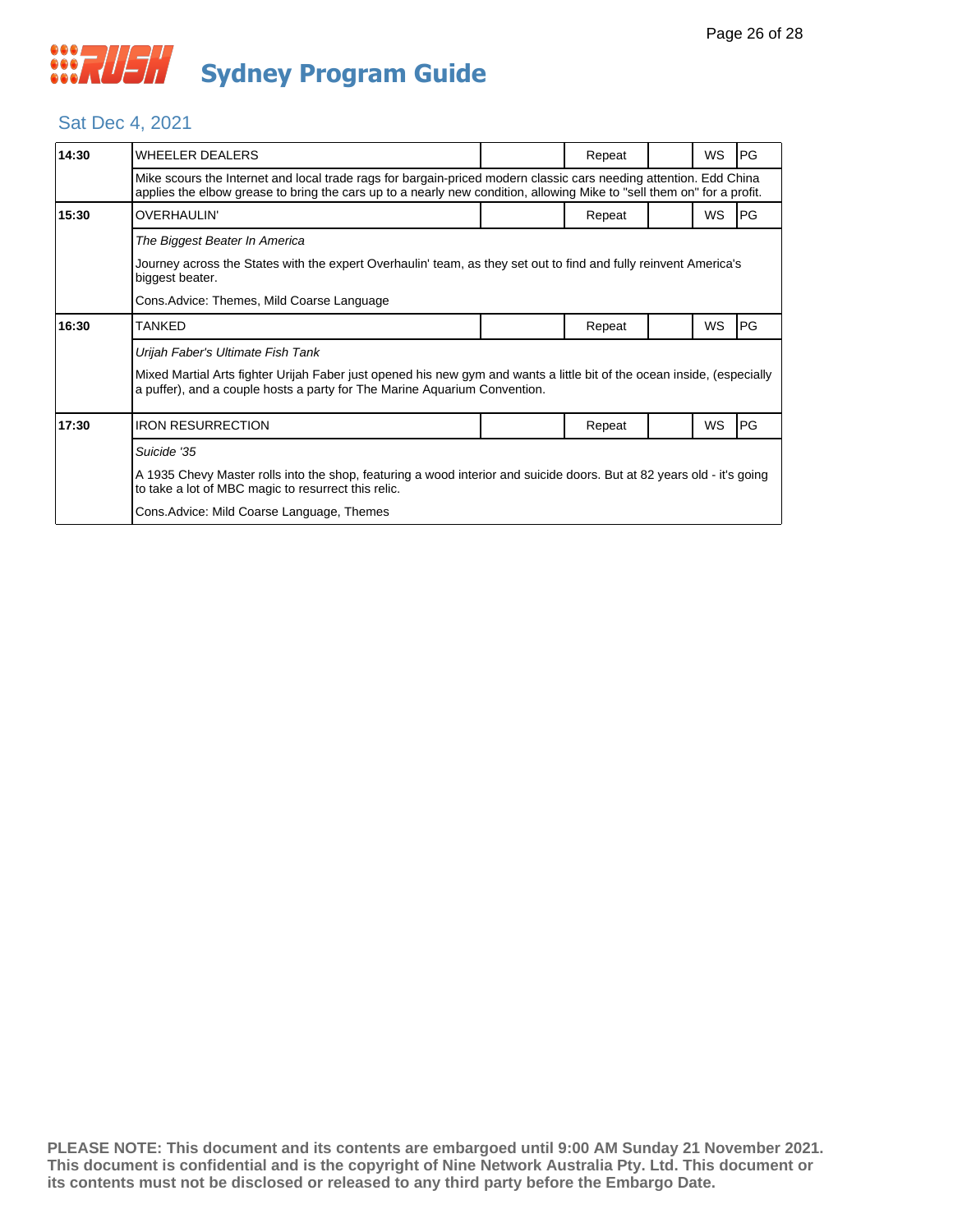#### Sat Dec 4, 2021

| 18:30 | EXPEDITION UNKNOWN                                                                                                                                                                                                                         |  | Repeat |  | WS        | <b>PG</b> |  |  |
|-------|--------------------------------------------------------------------------------------------------------------------------------------------------------------------------------------------------------------------------------------------|--|--------|--|-----------|-----------|--|--|
|       | <b>Mysteries of Jesus</b>                                                                                                                                                                                                                  |  |        |  |           |           |  |  |
|       | Josh travels to the Holy Land to investigate a mystery of biblical proportions: where was Jesus actually born? The<br>investigation leads to explosive revelations that may change our understanding of Jesus' origin story.               |  |        |  |           |           |  |  |
| 19:30 | ALASKAN BUSH PEOPLE                                                                                                                                                                                                                        |  |        |  | WS        | M         |  |  |
|       | The Wolfpack vs the Wolf                                                                                                                                                                                                                   |  |        |  |           |           |  |  |
|       | The Browns raise their defenses after discovering a dangerous new predator stalking their ranch. Later, Bird works<br>on the Birdhouse while Gabe constructs an apartment for him and Raquell in the family barn.                          |  |        |  |           |           |  |  |
|       | Cons. Advice: Mature Themes, Hunting Violence                                                                                                                                                                                              |  |        |  |           |           |  |  |
| 20:30 | ALASKA: THE LAST FRONTIER                                                                                                                                                                                                                  |  |        |  | WS        | M         |  |  |
|       | <b>Winter is Coming</b>                                                                                                                                                                                                                    |  |        |  |           |           |  |  |
|       | The Kilcher family lives the frontier life in a homestead near Homer, Alaska, and deals with day-to-day challenges<br>without the use of modern amenities.                                                                                 |  |        |  |           |           |  |  |
|       | Cons. Advice: Hunting Violence                                                                                                                                                                                                             |  |        |  |           |           |  |  |
| 21:30 | GOLD RUSH: DAVE TURIN'S LOST MINE<br><b>SPECIALS</b>                                                                                                                                                                                       |  | Repeat |  | WS        | M         |  |  |
|       | Golden Playbook                                                                                                                                                                                                                            |  |        |  |           |           |  |  |
|       | As Dave prepares for a new season of hunting gold, he gathers his team to go over strategy and looks back at<br>lessons learned. Not only does he reveal their new prospecting location, but also makes his crew a life-changing<br>offer. |  |        |  |           |           |  |  |
|       | Cons. Advice: Some Coarse Language                                                                                                                                                                                                         |  |        |  |           |           |  |  |
| 22:30 | BERING SEA GOLD                                                                                                                                                                                                                            |  | Repeat |  | WS        | M         |  |  |
|       | Proving Day                                                                                                                                                                                                                                |  |        |  |           |           |  |  |
|       | Shawn's obsession with the bluff reaches a breaking point; Zeke and Emily have enough fuel for one more trip to<br>Sledge Island; Nome, Alaska, newcomer George Young seeks his fortune on the Bering Sea floor.                           |  |        |  |           |           |  |  |
|       | Cons. Advice: Some Coarse Language, Some Violence                                                                                                                                                                                          |  |        |  |           |           |  |  |
| 23:30 | ALASKAN BUSH PEOPLE                                                                                                                                                                                                                        |  | Repeat |  | WS        | M         |  |  |
|       | The Wolfpack vs the Wolf                                                                                                                                                                                                                   |  |        |  |           |           |  |  |
|       | The Browns raise their defenses after discovering a dangerous new predator stalking their ranch. Later, Bird works<br>on the Birdhouse while Gabe constructs an apartment for him and Raquell in the family barn.                          |  |        |  |           |           |  |  |
|       | Cons. Advice: Mature Themes, Hunting Violence                                                                                                                                                                                              |  |        |  |           |           |  |  |
| 00:30 | ALASKA: THE LAST FRONTIER                                                                                                                                                                                                                  |  | Repeat |  | <b>WS</b> | M         |  |  |
|       | Winter is Coming                                                                                                                                                                                                                           |  |        |  |           |           |  |  |
|       | The Kilcher family lives the frontier life in a homestead near Homer, Alaska, and deals with day-to-day challenges<br>without the use of modern amenities.                                                                                 |  |        |  |           |           |  |  |
|       | Cons. Advice: Hunting Violence                                                                                                                                                                                                             |  |        |  |           |           |  |  |
| 01:30 | <b>TANKED</b>                                                                                                                                                                                                                              |  | Repeat |  | WS        | PG        |  |  |
|       | Urijah Faber's Ultimate Fish Tank                                                                                                                                                                                                          |  |        |  |           |           |  |  |
|       | Mixed Martial Arts fighter Urijah Faber just opened his new gym and wants a little bit of the ocean inside, (especially<br>a puffer), and a couple hosts a party for The Marine Aquarium Convention.                                       |  |        |  |           |           |  |  |